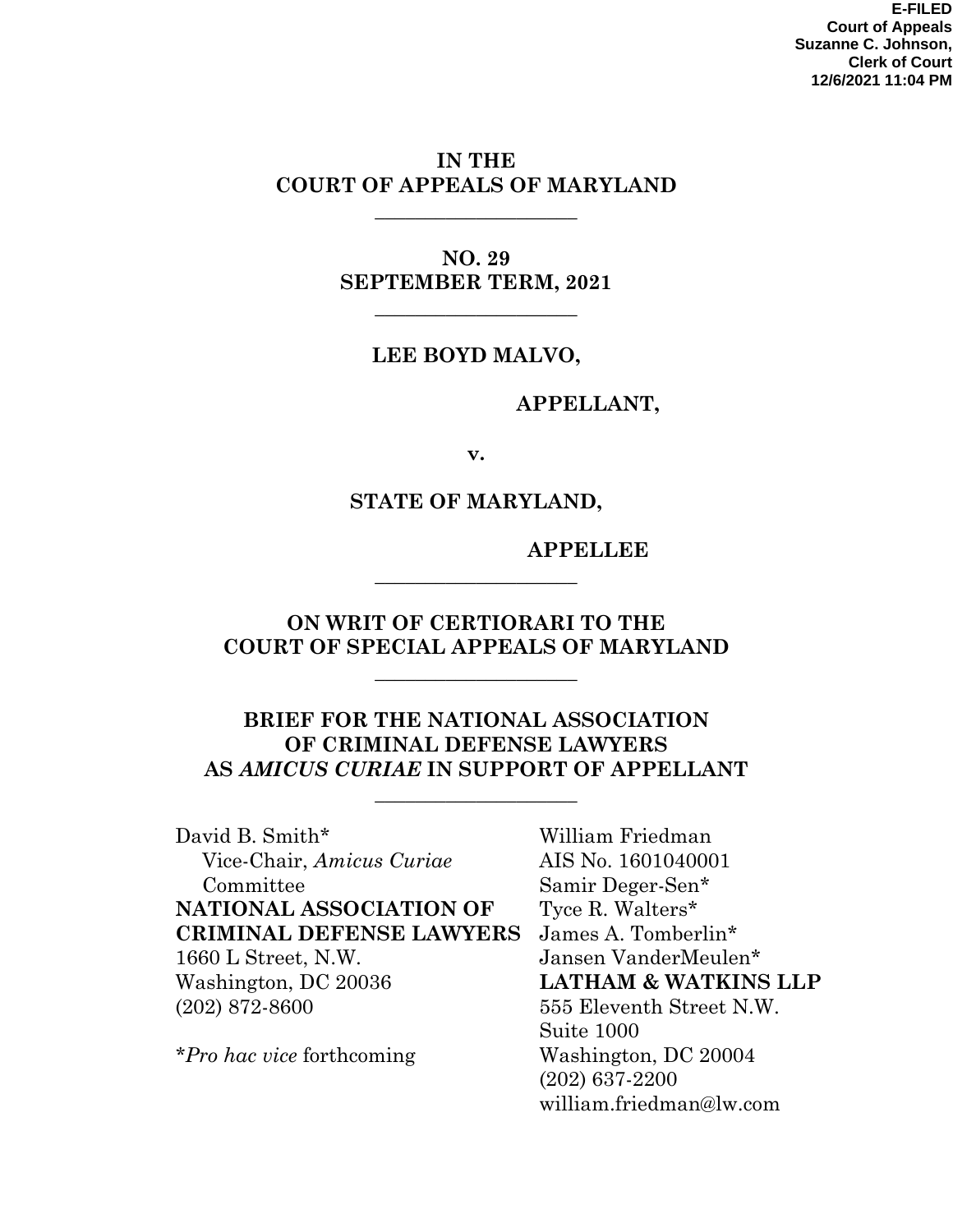# **TABLE OF CONTENTS**

| I.                                                                                      | PRE-MILLER JUVENILE LIFE-WITHOUT-PAROLE<br><b>SENTENCES ARE PRESUMPTIVELY</b> |                                                                       |  |  |
|-----------------------------------------------------------------------------------------|-------------------------------------------------------------------------------|-----------------------------------------------------------------------|--|--|
|                                                                                         | $\mathbf{A}$ .                                                                | MILLER SUBSTANTIALLY REWORKED THE<br>LEGAL LANDSCAPE AS TO JUVENILE   |  |  |
|                                                                                         | B <sub>r</sub>                                                                | THESE CHANGES RENDER PRE-MILLER<br><b>SENTENCES PRESUMPTIVELY</b>     |  |  |
| MARYLAND'S JUVENILE RESTORATION ACT DOES<br>II.<br>NOT CURE UNCONSTITUTIONAL PRE-MILLER |                                                                               |                                                                       |  |  |
|                                                                                         | $\mathbf{A}$ .                                                                |                                                                       |  |  |
|                                                                                         | <b>B.</b>                                                                     | THE CONSTITUTION REQUIRES AN IMMEDIATE<br>REMEDY FOR UNCONSTITUTIONAL |  |  |
|                                                                                         |                                                                               | JUVRA Is Not A Constitutional "Resentencing"  24<br>1.                |  |  |
|                                                                                         |                                                                               | JUVRA Is Not Parole.<br>25<br>2.                                      |  |  |
|                                                                                         | $C_{\cdot}$                                                                   | JUVRA'S REQUIREMENTS DO NOT COMPLY                                    |  |  |
|                                                                                         |                                                                               |                                                                       |  |  |
|                                                                                         |                                                                               |                                                                       |  |  |
|                                                                                         |                                                                               | CERTIFATE OF COMPLIANCE WITH RULE 8-12237                             |  |  |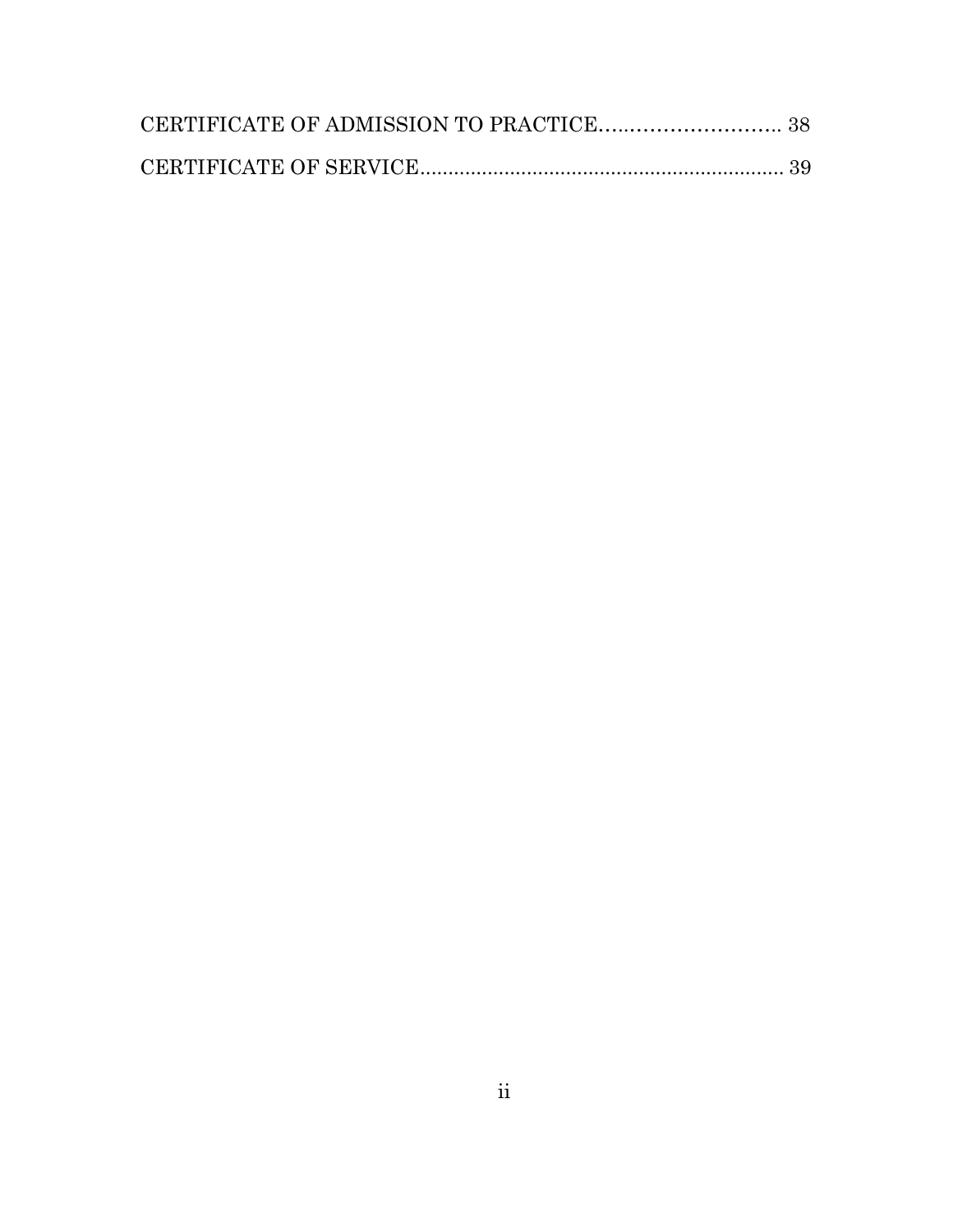# **TABLE OF AUTHORITIES**

# **CASES**

| Argyrou v. State,        |
|--------------------------|
| Carter v. State,         |
| Graham v. Florida,       |
| Jones v. Mississippi,    |
| Jones v. Mississippi,    |
| Mack v. State,           |
| Miller v. Alabama,       |
| Miller v. Alabama,       |
| Montgomery v. Louisiana, |
| Morrissey v. Brewer,     |
| People v. Franklin,      |
| Smallwood v. State,      |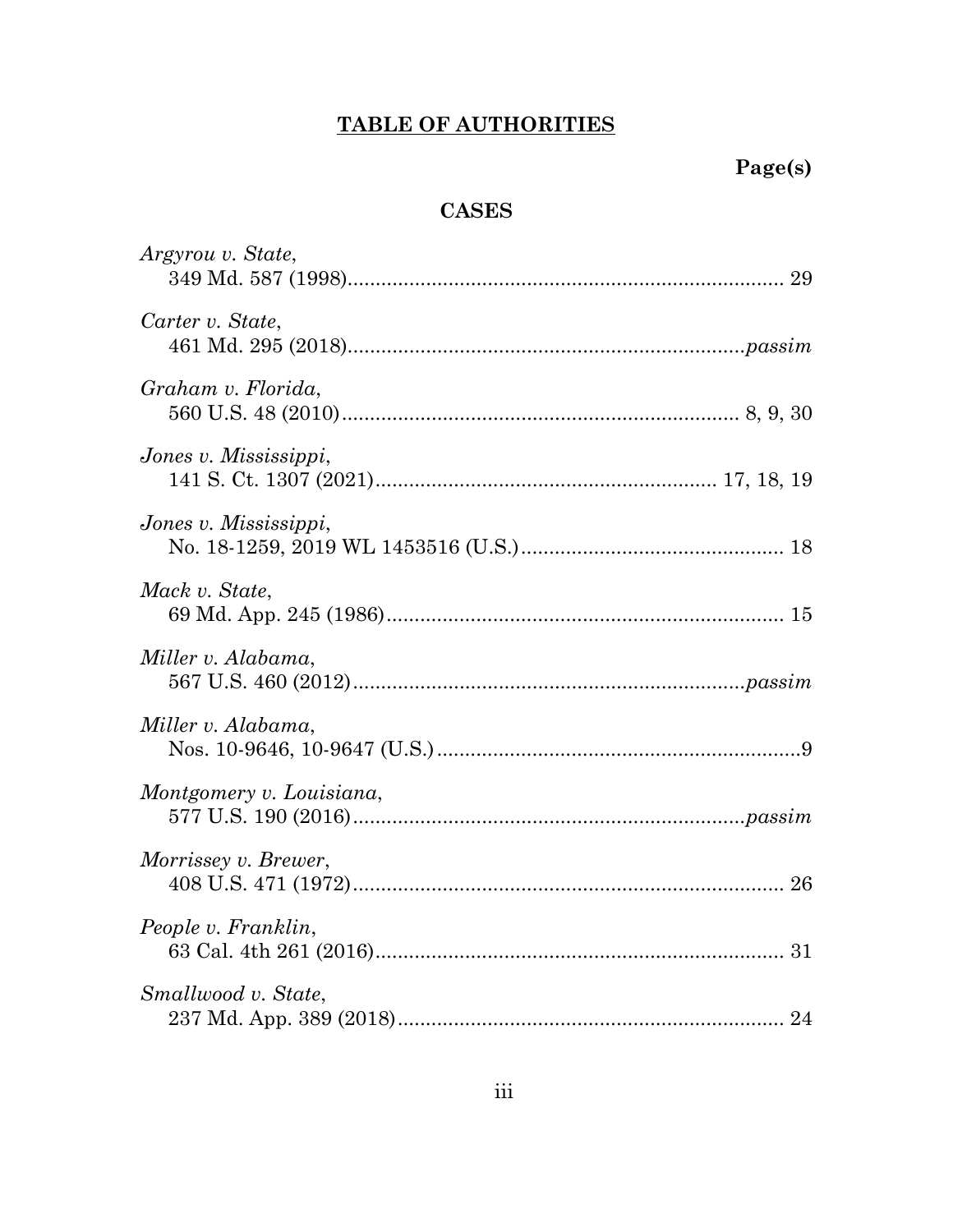#### **STATUTES**

Maryland Juvenile Restoration Act (Apr. 10, 2021) ....................... *passim*

Md. Code Ann., Crim. Proc. § 6-235 ................................................................................................. 22 § 8-110 ....................................................................................... 5, 22, 26 § 8-110(a) ............................................................................................. 22 § 8-110(a)(3) ......................................................................................... 24 § 8-110(b) ................................................................................. 22, 24, 27 § 8-110(c) ................................................................................. 22, 28, 29 § 8-110(d) ................................................................................. 22, 29, 30 § 8-110(f) ........................................................................................ 23, 27 Maryland Code § 7-101 ............................................................................ 26 Md. Code, Corr. Servs. § 7-202 ................................................................ 26 Md. Code, Corr. Servs. § 7-301 ............................................................... 26 Md. Code Regs. 12.08.01.17 ..................................................................... 26 Md. Code Regs. 12.08.01.18(B) ................................................................ 26

## **RULES**

|--|--|--|

# **CONSTITUTIONAL PROVISIONS**

|--|--|--|--|--|--|--|

#### **OTHER AUTHORITIES**

Alexandra Harrington, *The Constitutionalization of Parole: Fulfilling the Promise of Meaningful Review*, 106 Cornell L. Rev. (2021) ....... 21

Elizabeth S. Scott, *Miller v. Alabama and the (Past and) Future of Juvenile Crime Regulation*, 31 Law & Ineq. (2013) .................... 15, 16

Laurence Steinberg, *Commentary: A Behavioral Scientist Looks at the Science of Adolescent Brain Development*, 72 Brain & Cognition (2010) ............................................................................................... 9, 10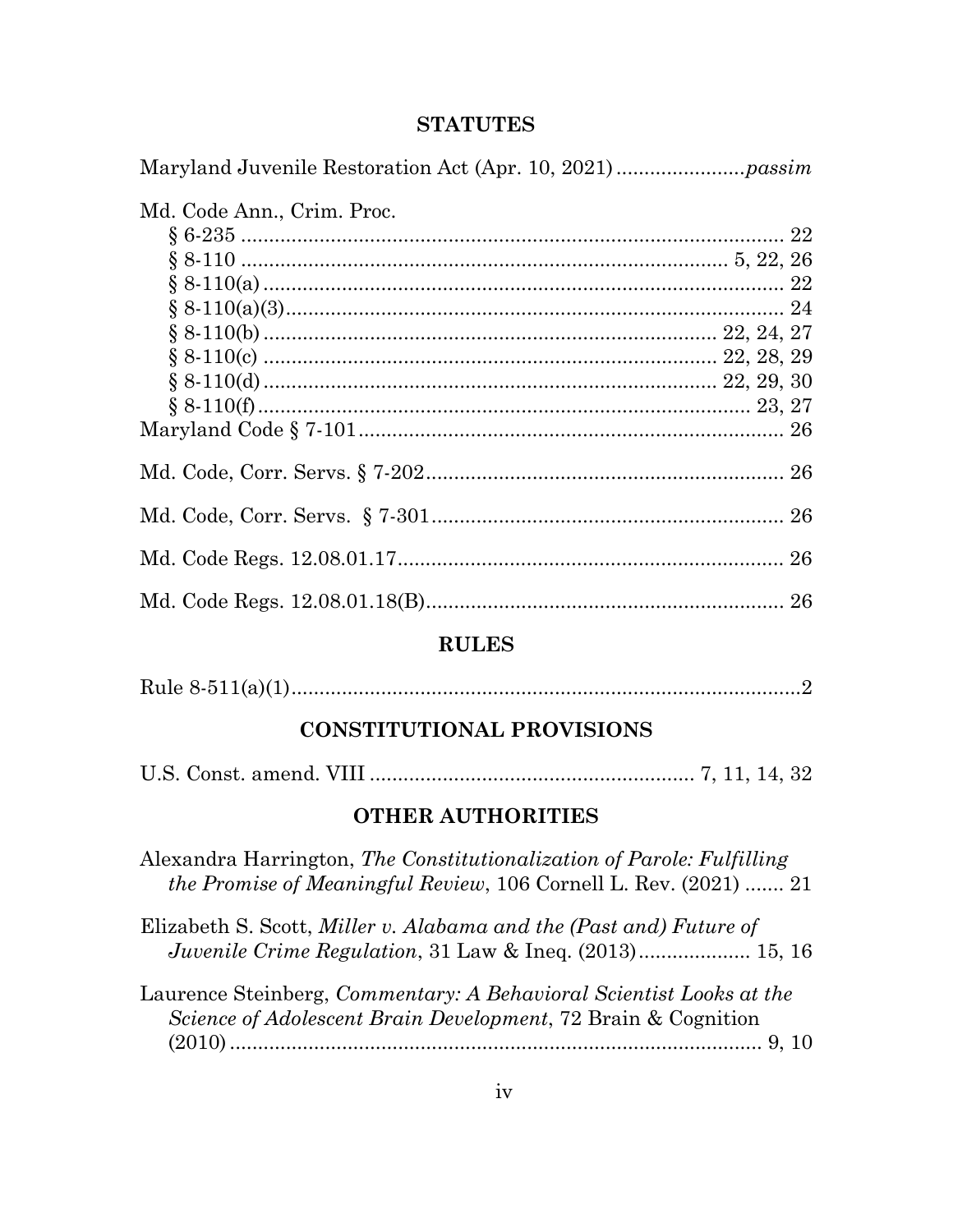#### **INTEREST OF** *AMICUS CURIAE*

The National Association of Criminal Defense Lawyers ("NACDL") is a nonprofit voluntary professional bar association that works on behalf of criminal defense attorneys to ensure justice and due process for those accused of crime or misconduct. NACDL was founded in 1958. It has a nationwide membership of many thousands of direct members, and up to 40,000 affiliates. NACDL's members include private criminal defense lawyers, public defenders, military defense counsel, law professors, and judges. NACDL is the only nationwide professional bar association for public defenders and private criminal defense lawyers. NACDL is dedicated to advancing the proper, efficient, and just administration of justice. NACDL files numerous *amicus* briefs each year in the U.S. Supreme Court and other federal and state courts, to provide *amicus* assistance in cases that present issues of broad importance to criminal defendants, criminal defense lawyers, and the criminal justice system as a whole. NACDL submits this brief in support of appellant Lee Boyd Malvo because the issues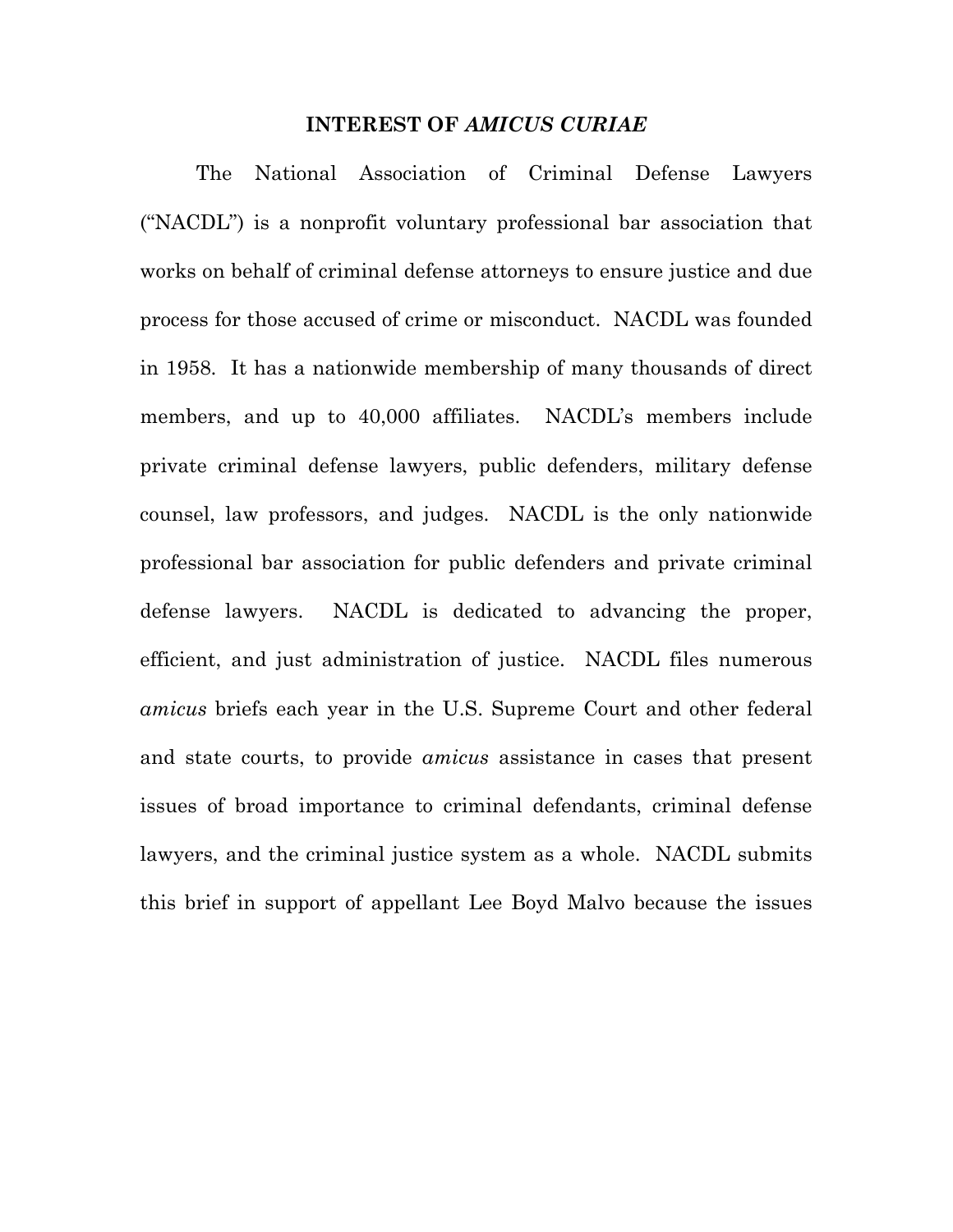presented in this case are of paramount importance to criminal defense attorneys throughout the country and the clients they represent.1

#### **INTRODUCTION AND SUMMARY OF ARGUMENT**

*Amicus* submits this brief to make two important points: *first*, that there must be a strong presumption that juvenile life-withoutparole sentences imposed before *Miller v. Alabama*, 567 U.S. 460, 480 (2012), are unconstitutional; and *second*, that Maryland's Juvenile Restoration Act ("JUVRA") is constitutionally inadequate to cure sentences that violate *Miller*.

1. When Lee Boyd Malvo was sentenced to life without parole in 2006, the legal landscape was profoundly different. At that time, a juvenile who committed a particularly egregious nonhomicide crime could be sentenced to life without parole with no consideration of whether he was permanently incorrigible. In fact, a juvenile defendant could be sentenced to life without parole even if a sentencing judge expressly concluded that he was *not* permanently incorrigible, and was capable of rehabilitation.

 $\overline{a}$ 

<sup>1</sup> Pursuant to Rule 8-511(a)(1), NACDL submits this *amicus* brief with the prior written consent of all parties.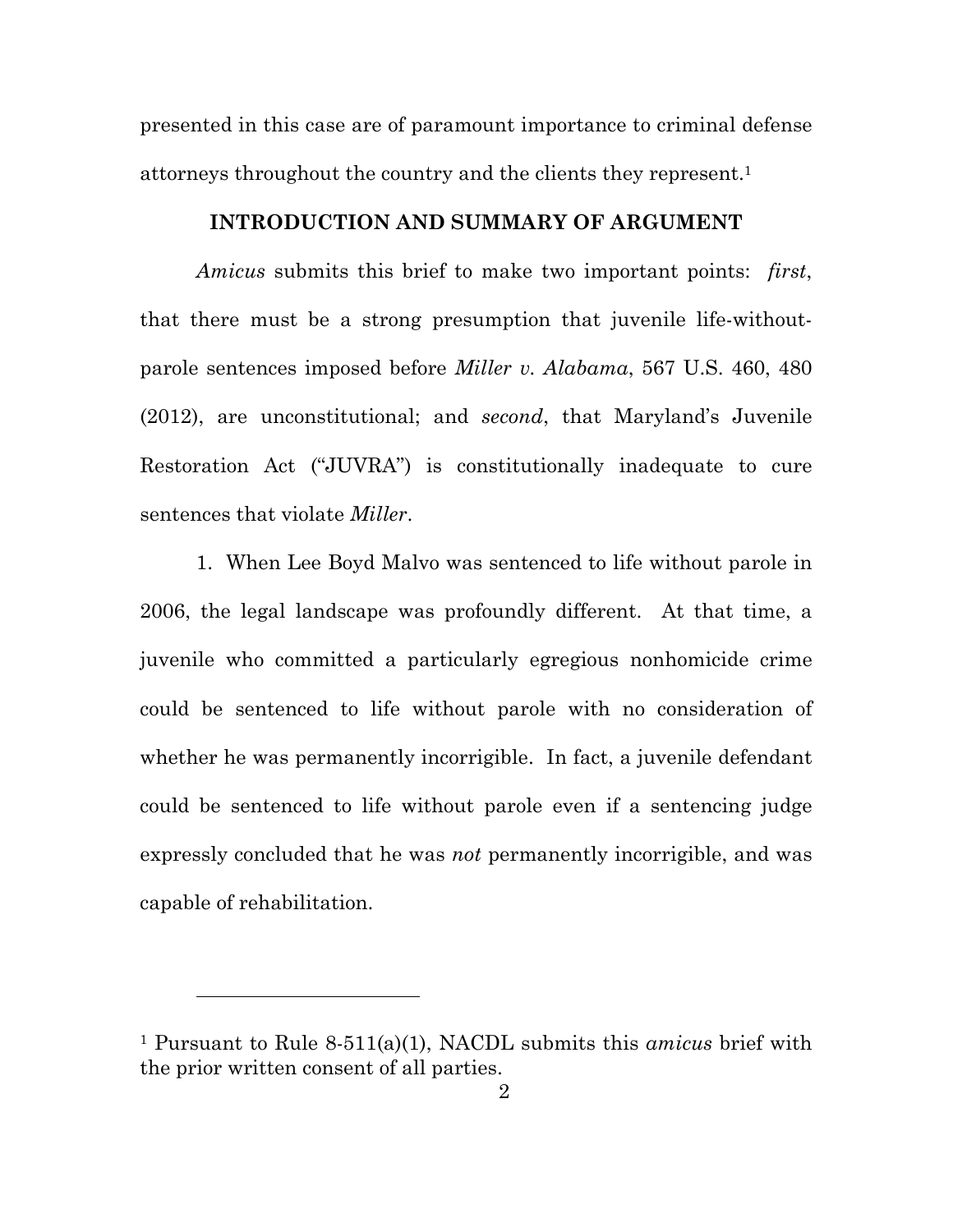The Supreme Court's 2012 decision in *Miller v. Alabama* fundamentally altered the legal landscape, and reshaped the substantive rights of juvenile defendants in the criminal proceedings. *Miller* made clear that life-without-parole sentences are categorically unconstitutional for those juvenile offenders who are not permanently incorrigible. After considering recent discoveries in neuroscience and their import for States' penological interests, the Court declared for the first time that "children are different" as a matter of constitutional sentencing law. *Id.* at 481. The decision thus explained that a sentencing judge must consider age not just in a generalized way—but as it pertains to every aspect of the offense at issue. And the Supreme Court subsequently found that *Miller* announced "a substantive rule of constitutional law" that must be given retroactive effect. *Montgomery v. Louisiana*, 577 U.S. 190, 200, 208 (2016).

There is simply no reason to believe that pre-*Miller* sentencers could have anticipated *Miller*, which boldly marked new constitutional ground. By contrast, there is ample evidence that pre-*Miller*  sentencers at times considered youth in ways that *directly contradict Miller*'s teachings. Accordingly, it should be presumed that pre-*Miller*  juvenile life-without-parole sentences (like Malvo's) are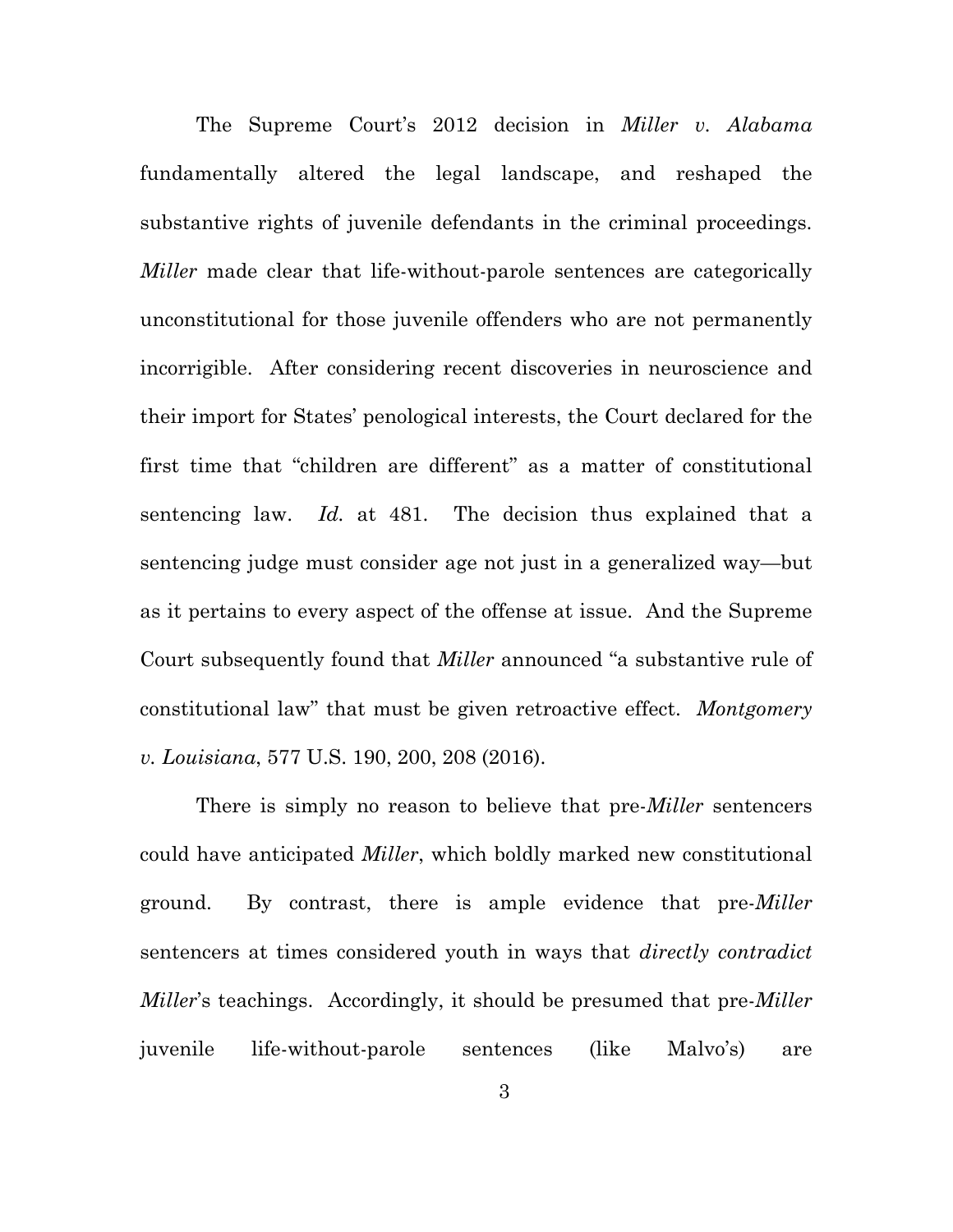unconstitutional, because the sentencing judge could not have been expected to assess a juvenile's age in the manner that *Miller* later made clear was required. That presumption may be rebuttable if record evidence demonstrates that the sentencing judge *did* in fact consider the factors that were only subsequently elucidated in Supreme Court precedent. But the presumption has not been remotely overcome in this case, and Malvo's sentence is thus unconstitutional.

2. JUVRA is constitutionally inadequate to cure this violation of *Miller*. Juvenile life-without-parole sentences that violate *Miller* are "*void*" as a matter of law. *Montgomery*, 577 U.S. at 203 (emphasis added). Accordingly, states across the country have responded to *Miller*  by making juvenile offenders parole eligible, or by ordering resentencings. And those are the *only* two remedies that the Supreme Court has recognized are constitutionally adequate to cure *Miller*  violations.

JUVRA looks nothing like either. After a juvenile offender has been imprisoned for twenty years, JUVRA permits him three chances file a motion in court for—and present evidence supporting—a reduced sentence. But that is not the "resentencing" contemplated by *Miller*  and *Montgomery*, which must occur immediately after a sentence is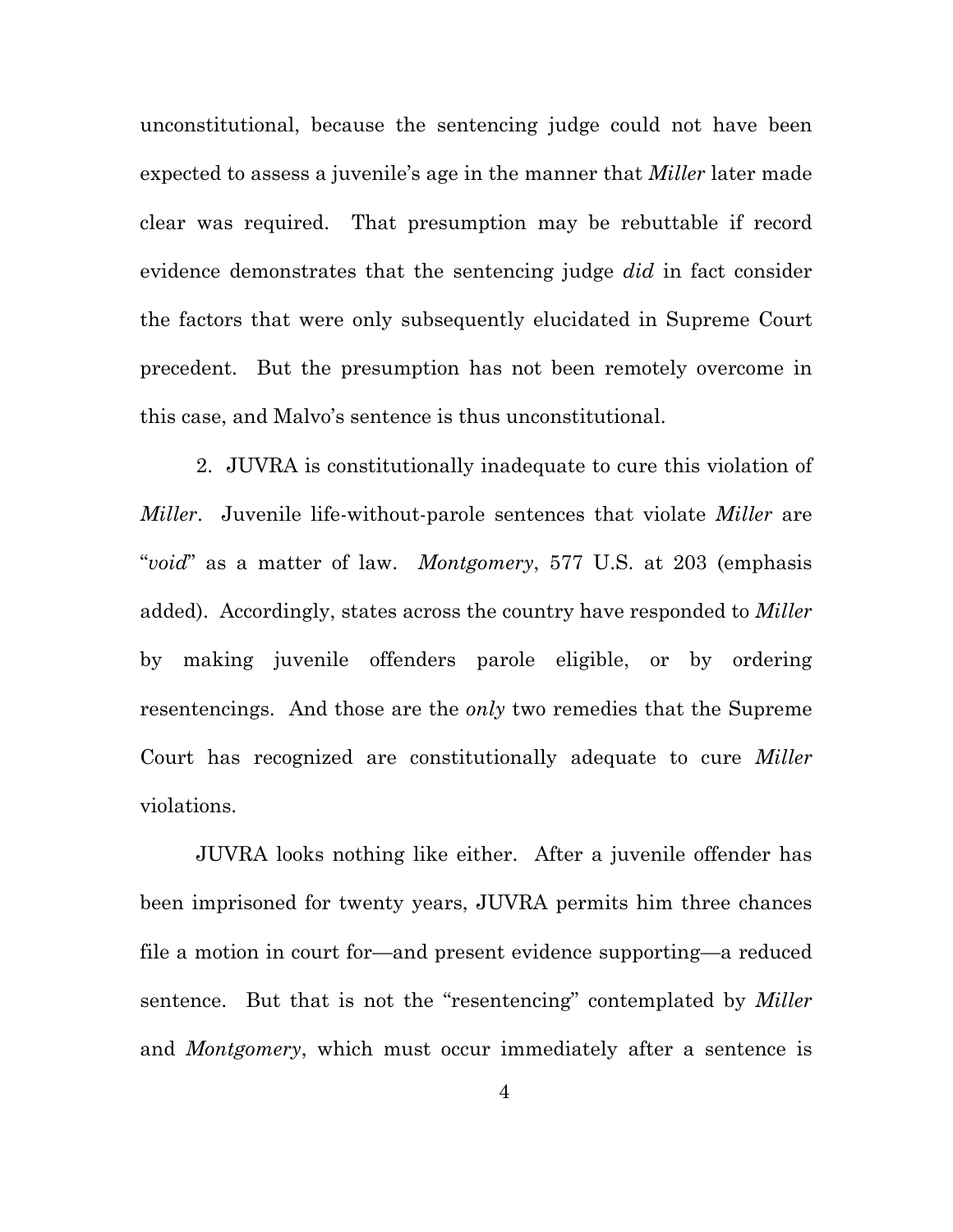found unconstitutional (not decades later). And it is nothing like parole, under which a commission of experts periodically considers whether release is warranted—with no requirement that a prisoner make a motion or present evidence and no cap on how many times release may be considered. Indeed, eligibility for parole is typically the *result* of a resentencing. Yet, under JUVRA, juvenile offenders must wait 20 years to see whether they are even *entitled* to a parole hearing.

Moreover, and critically, JUVRA mandates a fundamentally different inquiry from that required by *Miller*. Instead of placing the question whether a defendant has demonstrated "maturity" and "rehabilitation" at the center of the inquiry, JUVRA mandates that constitutionally irrelevant factors such as the "nature of the offense" matter just as much. Indeed, a judge may grant resentencing only if the "interests of justice" as a whole so require—even where a juvenile offender is found *not* incorrigible. *See* Md. Code Ann., Crim. Proc. § 8- 110. That is precisely the opposite of *Miller's* teaching. JUVRA thus permits—and perhaps even encourages—a judge to resentence a juvenile in a way that *still* would violate *Miller*.

This Court should thus make clear that Malvo, and other juvenile offenders like him, are entitled to the remedies set forth in *Miller* and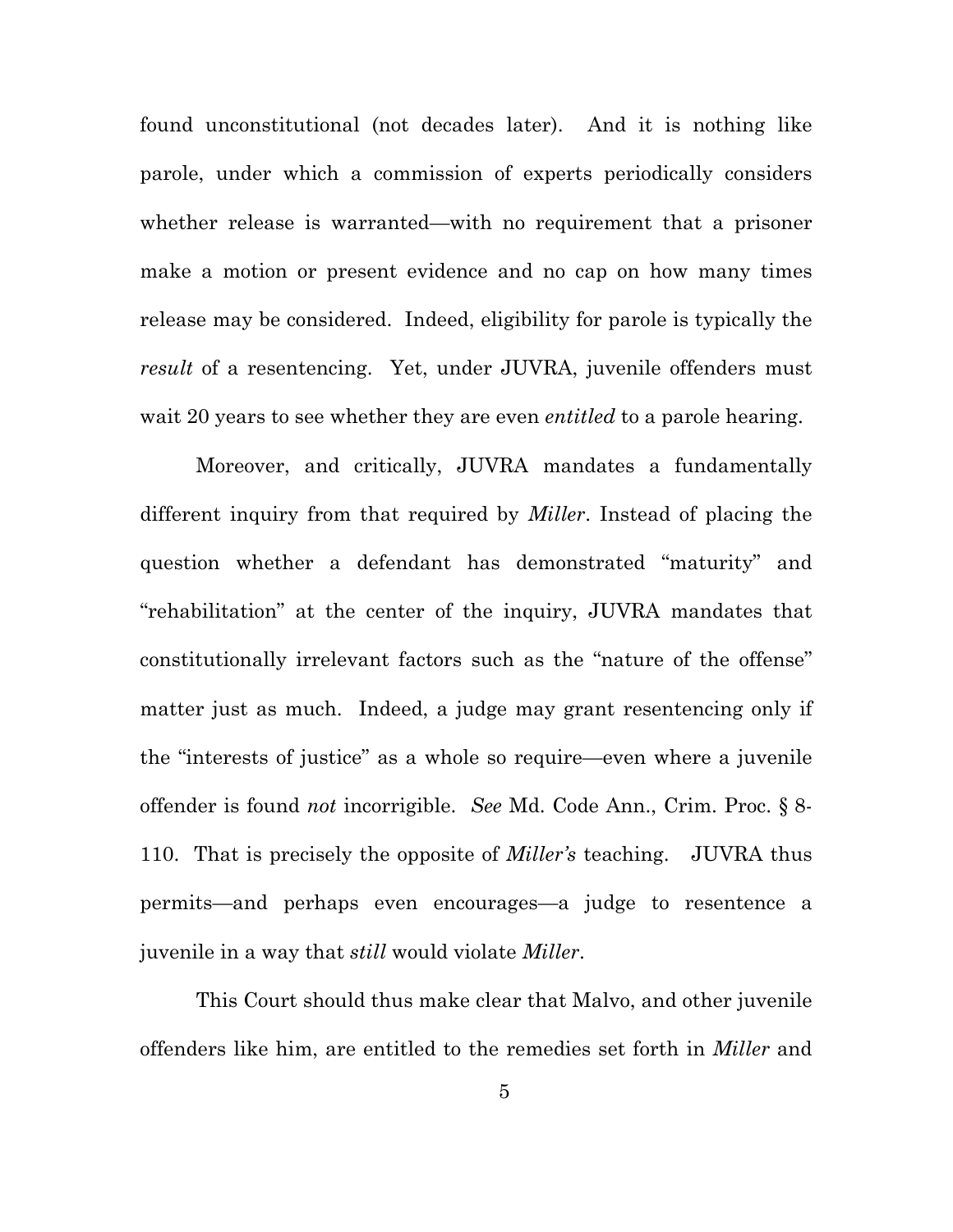*Montgomery*—a resentencing that actually complies with *Miller* or parole eligibility with an opportunity to obtain release based on rehabilitation and maturity—and nothing less.

#### **ARGUMENT**

## **I. PRE-***MILLER* **JUVENILE LIFE-WITHOUT-PAROLE SENTENCES ARE PRESUMPTIVELY UNCONSTITUTIONAL**

Under the logic of the decisions of this Court and the Supreme Court, there must be a strong presumption that juvenile life-withoutparole sentences imposed before the Supreme Court's decision in *Miller v. Alabama*, 567 U.S. 460, 480 (2012), did *not* adequately "consider[] an offender's youth and its attendant characteristics" and are therefore constitutionally infirm. That presumption has not been remotely overcome by the record in this case.

### **A.** *Miller* **Substantially Reworked the Legal Landscape as to Juvenile Sentencing**

As this Court has recognized, the Supreme Court's decision in *Miller* established a rule that "required 'tak[ing] into account how children are different, and how those differences counsel against irrevocably sentencing them to a lifetime in prison.'" *Carter v. State*, 461 Md. 295, 312 (2018) (quoting *Miller*, 567 U.S. at 480). The upshot of *Miller* is "very clear" "for a case in which a court sentenced a juvenile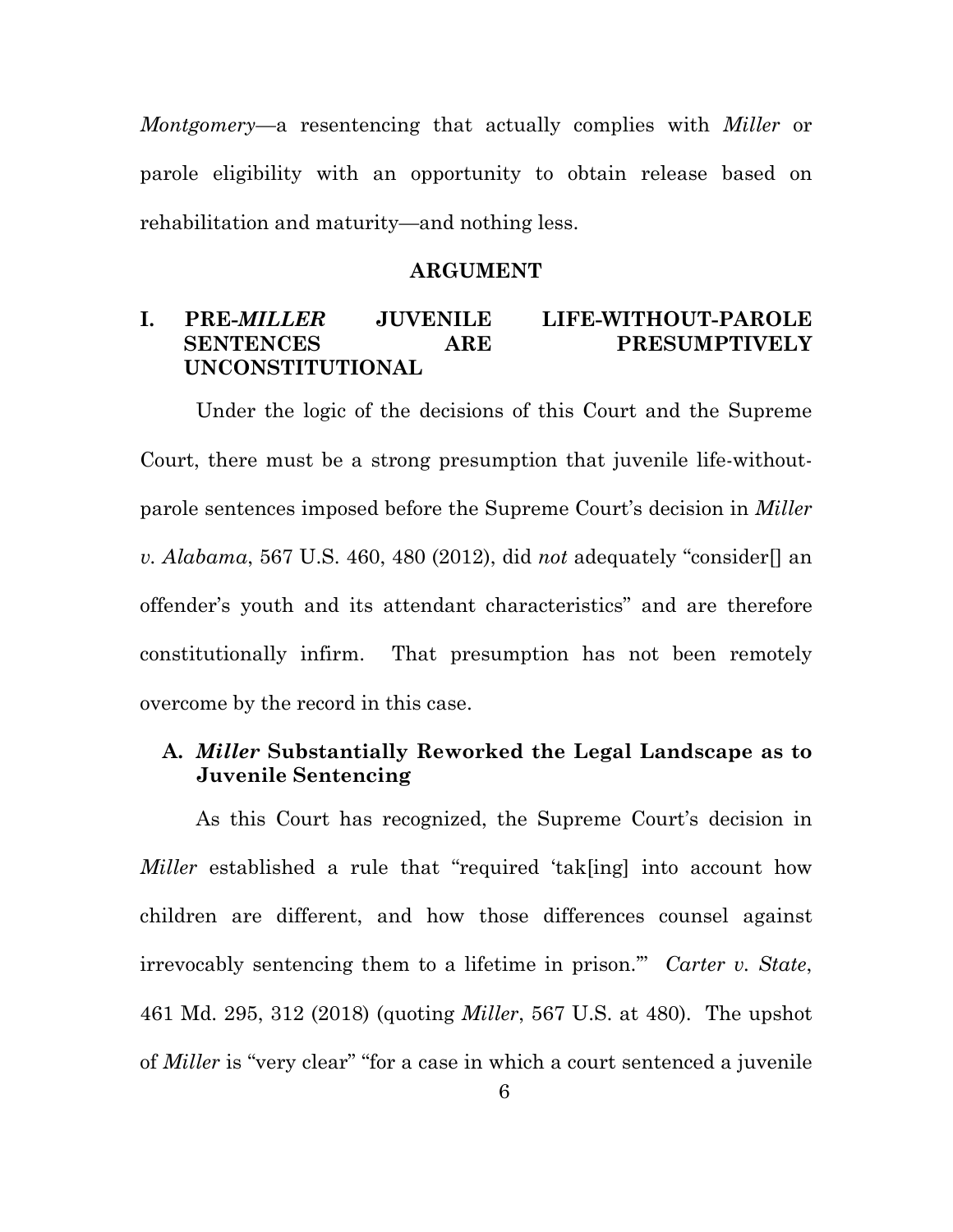offender to life without parole" before *Miller* was decided: "In such a case, the defendant *must be re-sentenced* to comply with the holdings of . . . *Miller*." *Id.* at 333-34 (emphasis added). In particular, "[i]f the defendant was convicted of homicide, the court will need to hold an individualized sentencing hearing to consider whether the defendant is incorrigible." *Id.*; *see id.* at 340 ("[A] 'meaningful opportunity to obtain release based on demonstrated maturity or rehabilitation' – by parole or otherwise – is not simply a 'matter of grace' for juveniles serving life sentences. It is required by the Eighth Amendment."). Thus, this Court has already acknowledged that *Miller* (1) represents a critical break from previous Eighth Amendment decisions and (2) renders pre-*Miller* life-without-parole sentences for juveniles, at a minimum, presumptively unconstitutional.

The reasons why are evident from an examination of *Miller* and related cases. "*Miller* announced a substantive rule of constitutional law," holding that "mandatory life-without-parole sentences for children 'pos[e] too great a risk of disproportionate punishment.'" *Montgomery v. Louisiana*, 577 U.S. 190, 208 (2016) (quoting *Miller*, 567 U.S. at 479). *Miller* thus emphasized that "appropriate occasions for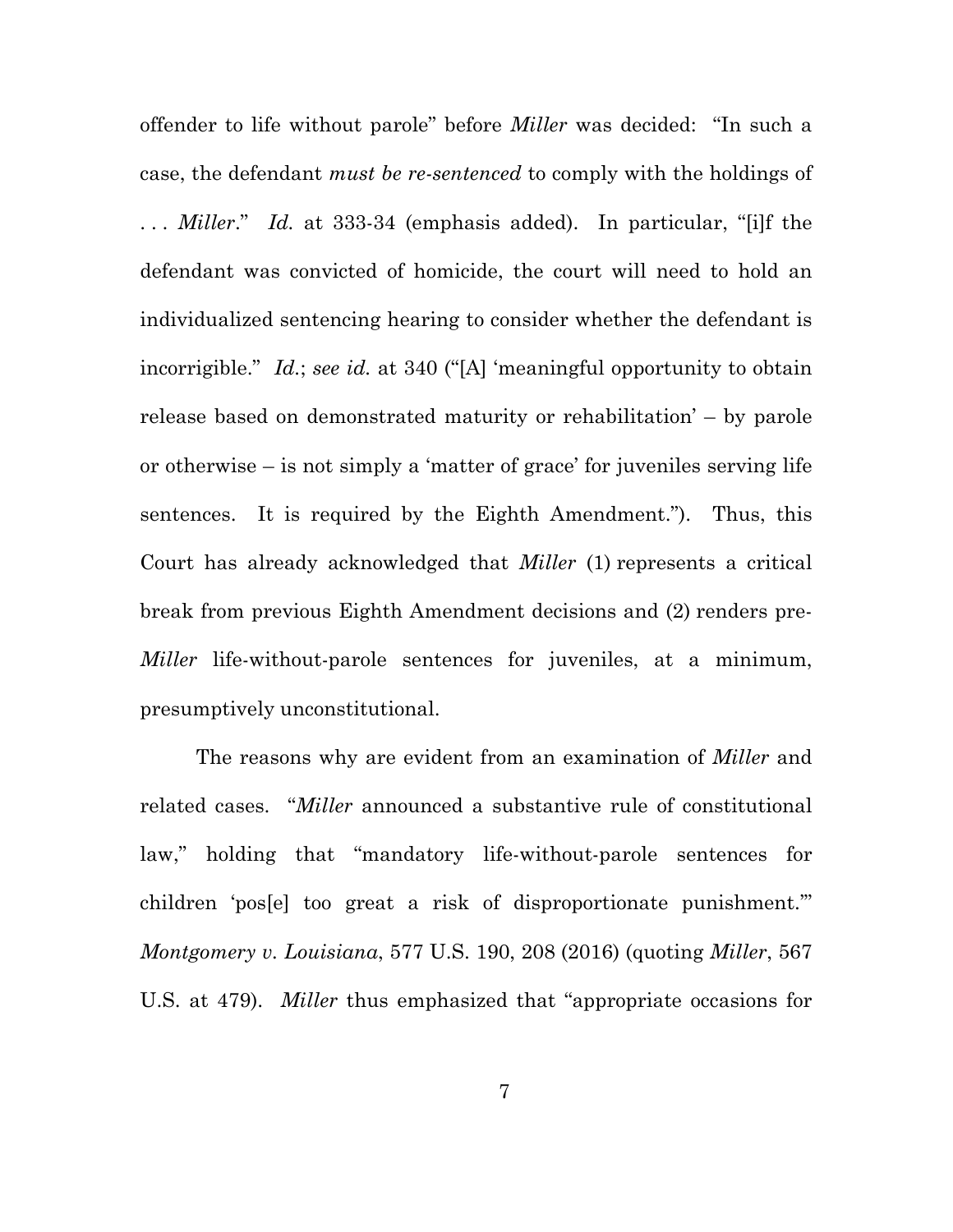sentencing juveniles to this harshest possible penalty [life without parole] will be uncommon." 567 U.S. at 479.

In reaching that result, the Supreme Court conducted a detailed analysis of the penological justifications (or lack thereof) for juvenile life-without-parole sentences. As the Court held, juveniles "'are less deserving of the most severe punishments'" like life without parole due to their "diminished culpability and greater prospects for reform." *Miller*, 567 U.S. at 471 (quoting *Graham v. Florida*, 560 U.S. 48, 68 (2010)); *see generally Graham*, 560 U.S. at 71 ("A sentence lacking any legitimate penological justification is by its nature disproportionate to the offense."). The Court focused on "three significant gaps between juveniles and adults": (1) "children have a lack of maturity and an underdeveloped sense of responsibility, leading to recklessness, impulsivity, and heedless risk-taking"; (2) "children are more vulnerable . . . to negative influences and outside pressures, including from their family and peers; they have limited contro[l] over their own environment and lack the ability to extricate themselves from horrific, crime-producing settings"; and (3) "a child's character is not as well formed as an adult's; his traits are less fixed and his actions less likely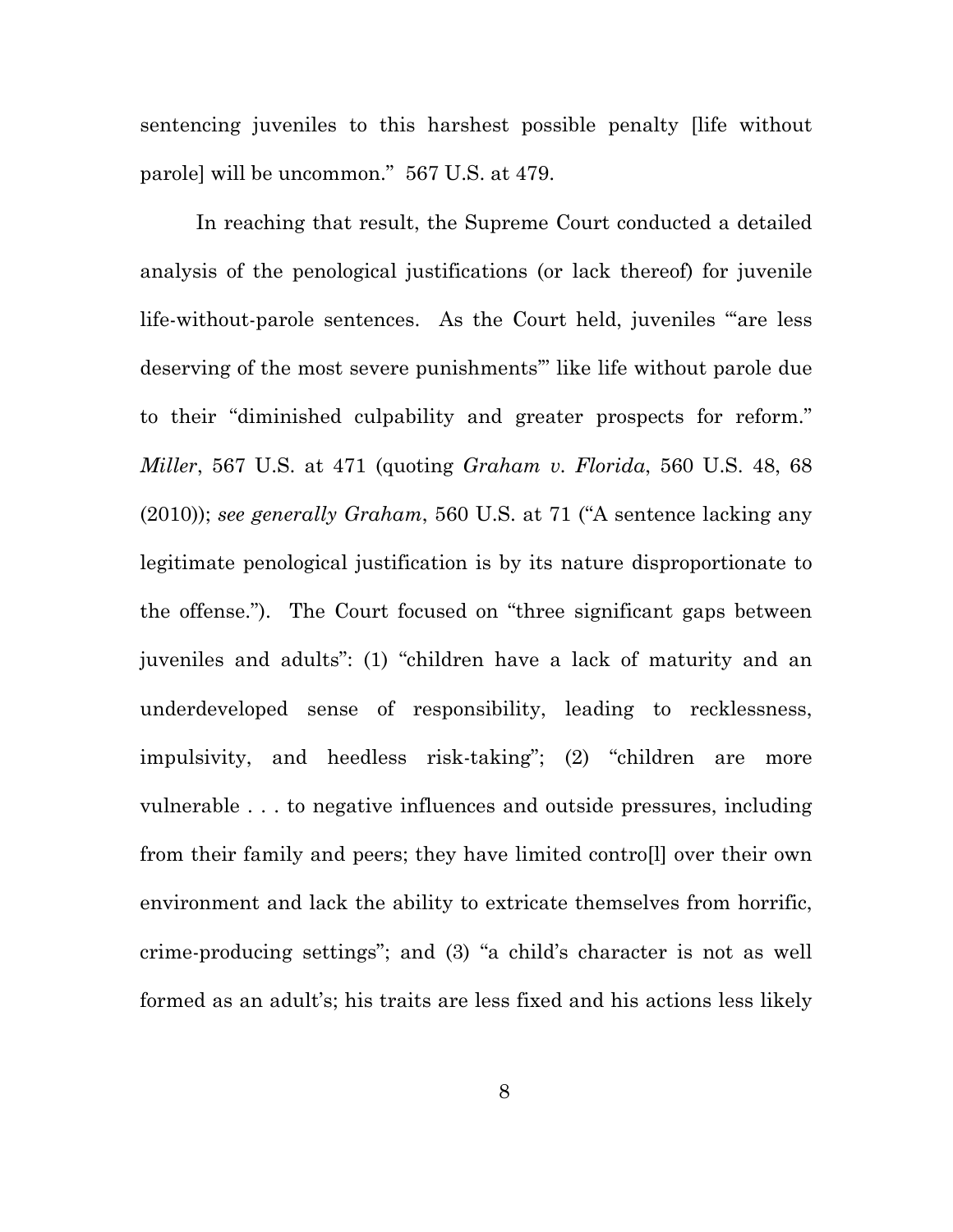to be evidence of irretrievabl[e] deprav[ity]." *Id.* (internal quotation marks omitted).

The Court crucially based these conclusions on its review of recent empirical findings that juveniles were more likely than adults to display "transient rashness, proclivity for risk, and inability to assess consequences." *Id.* at 472; *see id.* n.5 (citing conclusions in *amicus curiae* briefs collecting scientific literature on juvenile brain development). The evidence the Court considered demonstrated that "[o]ver the past decade," the scientific community had reached "consensus" on a number of issues that are critical to juvenile sentencing. Brief for J. Lawrence Aber et al. as *Amici Curiae* 15-16 ("Aber *Amicus* Br."), *Miller v. Alabama*, Nos. 10-9646, 10-9647 (U.S.) (collecting studies).

Recent research, for instance, had recognized that "middle adolescence (roughly 14 to 17)" is "a period of especially heightened vulnerability to risky behavior"—including "criminal behavior"— "because sensation-seeking is high and self-regulation is still immature." Laurence Steinberg, *Commentary: A Behavioral Scientist Looks at the Science of Adolescent Brain Development*, 72 Brain &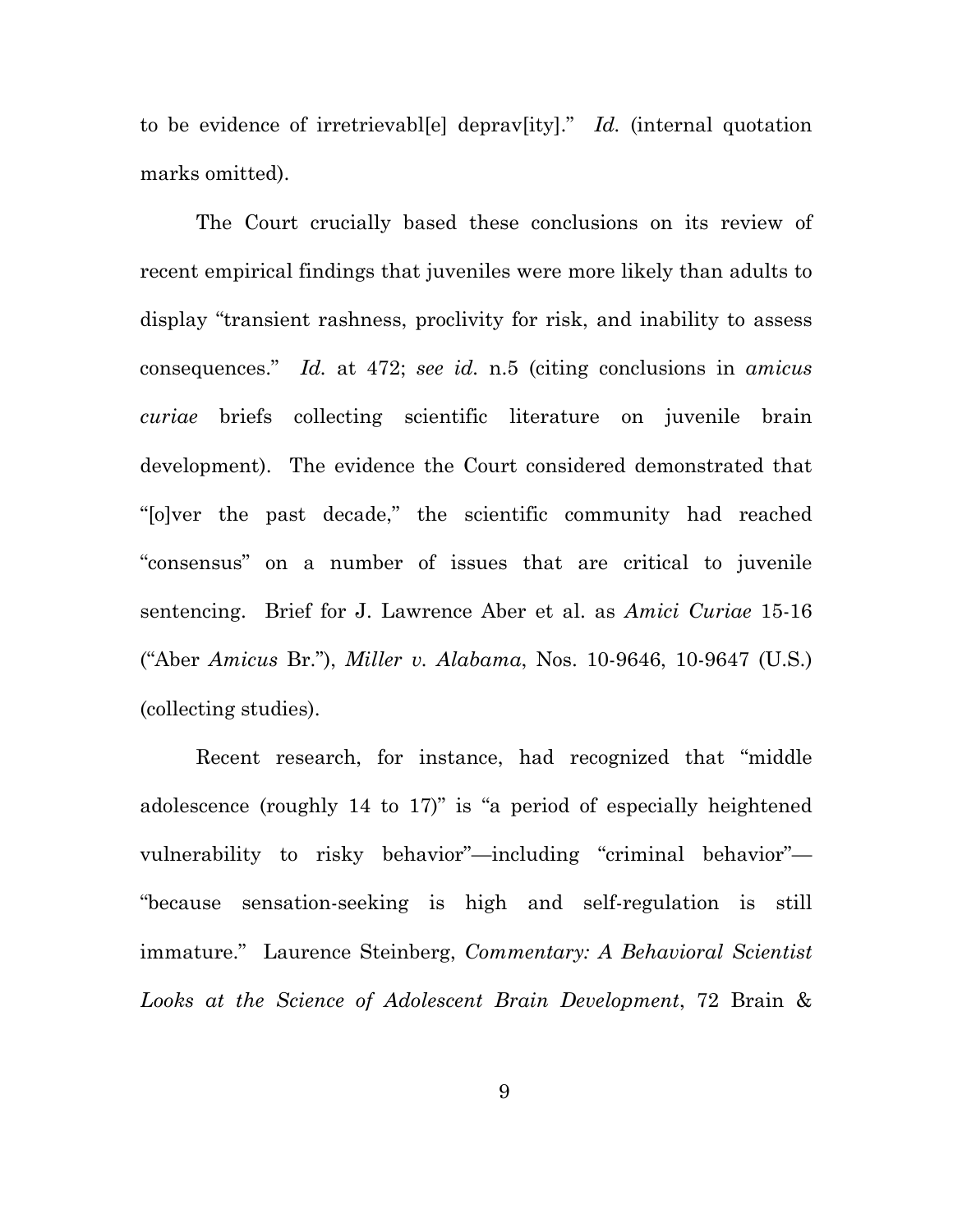Cognition 160 (2010) (cited by Aber *Amicus* Br. 15, 27).2 In neurochemical terms, a *"*rapid rise in dopaminergic activity [occurs] around the time of puberty, which leads to an increase in rewardseeking"—while there is a "slower and more gradual maturation of the prefrontal cortex and its connections to other brain regions, which leads to improvements in cognitive control." *Id.* Indeed, contemporary scientific literature recognized "the role of the prefrontal regulatory system in rational judgment and emotional control," and extensive contemporary studies showed that "*the prefrontal cortex is among the last regions of the brain to mature*" and "is not fully mature until an individual reaches his or her twenties." Aber *Amicus* Br. 15-16.3

Based on this evidence, the Court concluded that children had lesser moral culpability and greater likelihood of reformation "as the years go by and neurological development occurs." *Miller*, 567 U.S. at 472. Accordingly, while the Court in *Miller* did not entirely "foreclose a

l

<sup>2</sup> Manuscript version available at

https://www.ncbi.nlm.nih.gov/pmc/articles/PMC2904973/.

<sup>3</sup> *See* Steinberg, *supra* (explaining that middle adolescence is characterized by "three changes – the change in the ratio of grey to white matter in prefrontal areas, the increase in connectivity between prefrontal and other regions, and the increase in dopaminergic activity in prefrontal-striatal-limbic pathways").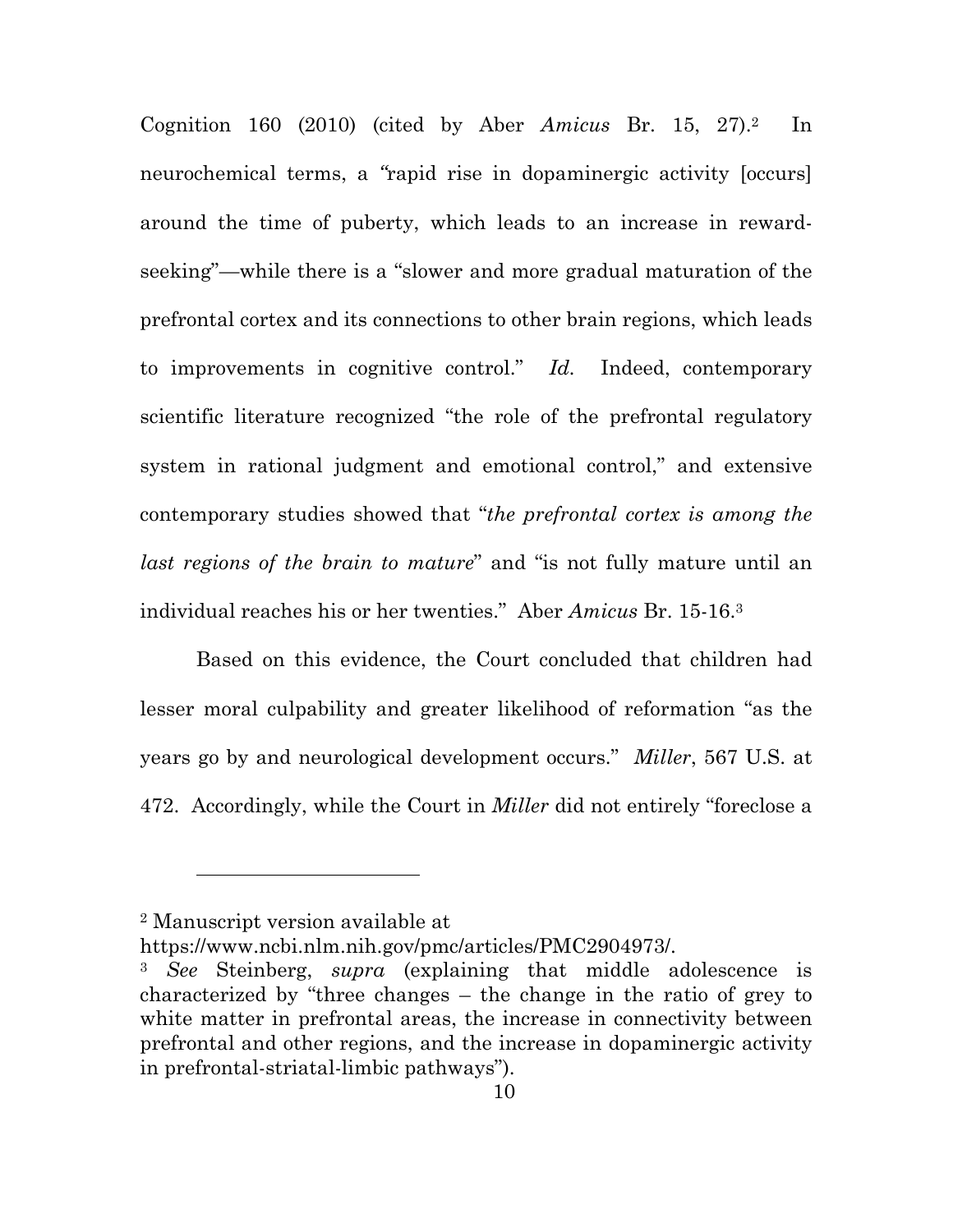sentencer's ability" to impose life without parole for homicide, it required the sentencer "to take into account how children are different, and how those differences counsel against irrevocably sentencing them to a lifetime in prison." *Id.* at 480.

Subsequently, in *Montgomery*, the Court held that *Miller* applied retroactively and that states were constitutionally compelled to apply *Miller* in postconviction review. *Montgomery*, 577 U.S. at 200, 208. The Court in *Montgomery* explained that "*Miller* established that [life without parole is disproportionate under the Eighth Amendment" where a child's "crime reflects transient immaturity," *id.* at 211. Accordingly, the Court emphasized, "[i]n light of what [the] Court ha[d] said in [past decisions like] *Miller* about how children are constitutionally different from adults in their level of culpability," juvenile prisoners "must be given the opportunity to show their crime did not reflect irreparable corruption; and, if it did not, their hope for some years of life outside prison walls must be restored." *Id.* at 213.

The *Montgomery* Court recognized that, after *Miller*, there is a "significant risk" that "juvenile offenders . . . face[] a punishment that the law cannot impose." 577 U.S. at 208-09 (internal quotation marks omitted). Indeed, the Court made clear that *Miller* "bar[red] life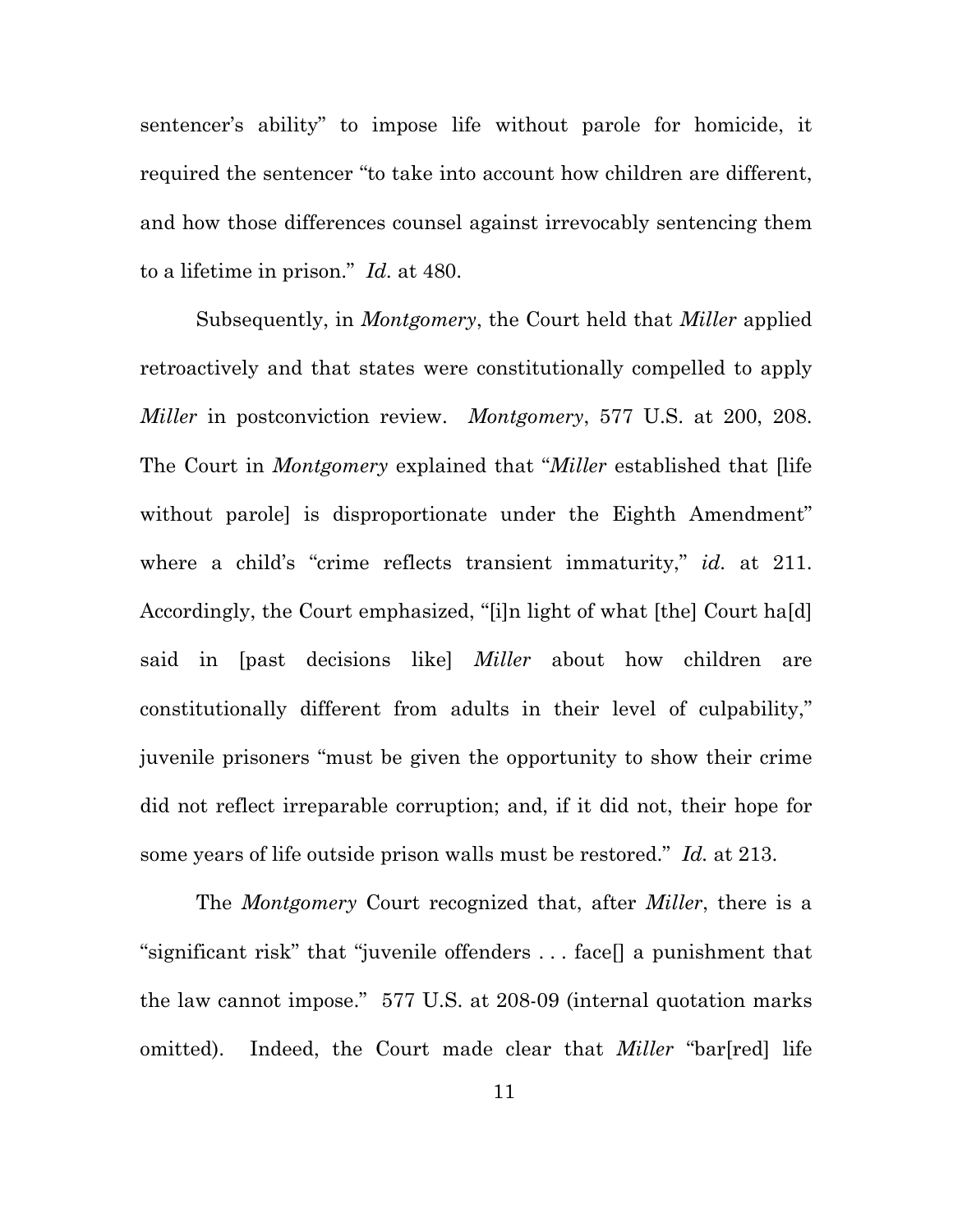without parole . . . for *all but the rarest* of juvenile offenders, [] whose crimes reflect permanent incorrigibility" and that "*Miller* drew a line between children whose crimes reflect transient immaturity and those rare children whose crimes reflect irreparable corruption." *Id.* at 209 (emphasis added). The Court held that *Miller* has a "procedural component"—which "requires a sentencer to consider a juvenile offender's youth and attendant characteristics before determining that life without parole is a proportionate sentence"—but that the procedural component is "necessary to implement a substantive guarantee." *Id.* at 209-10.

## **B. These Changes Render Pre-***Miller* **Sentences Presumptively Constitutionally Infirm**

A sentencing judge before *Miller* could not have been expected to anticipate the substantive considerations that decision mandated. As a result, there should be a strong presumption that sentences like Malvo's are unconstitutional, which can be rebutted only if there is record evidence that the sentencing judge *did* in fact engage in the subsequently elucidated inquiry.

This Court has implicitly recognized as much. In considering a challenge to a juvenile life sentence imposed in 1999 which *did* provide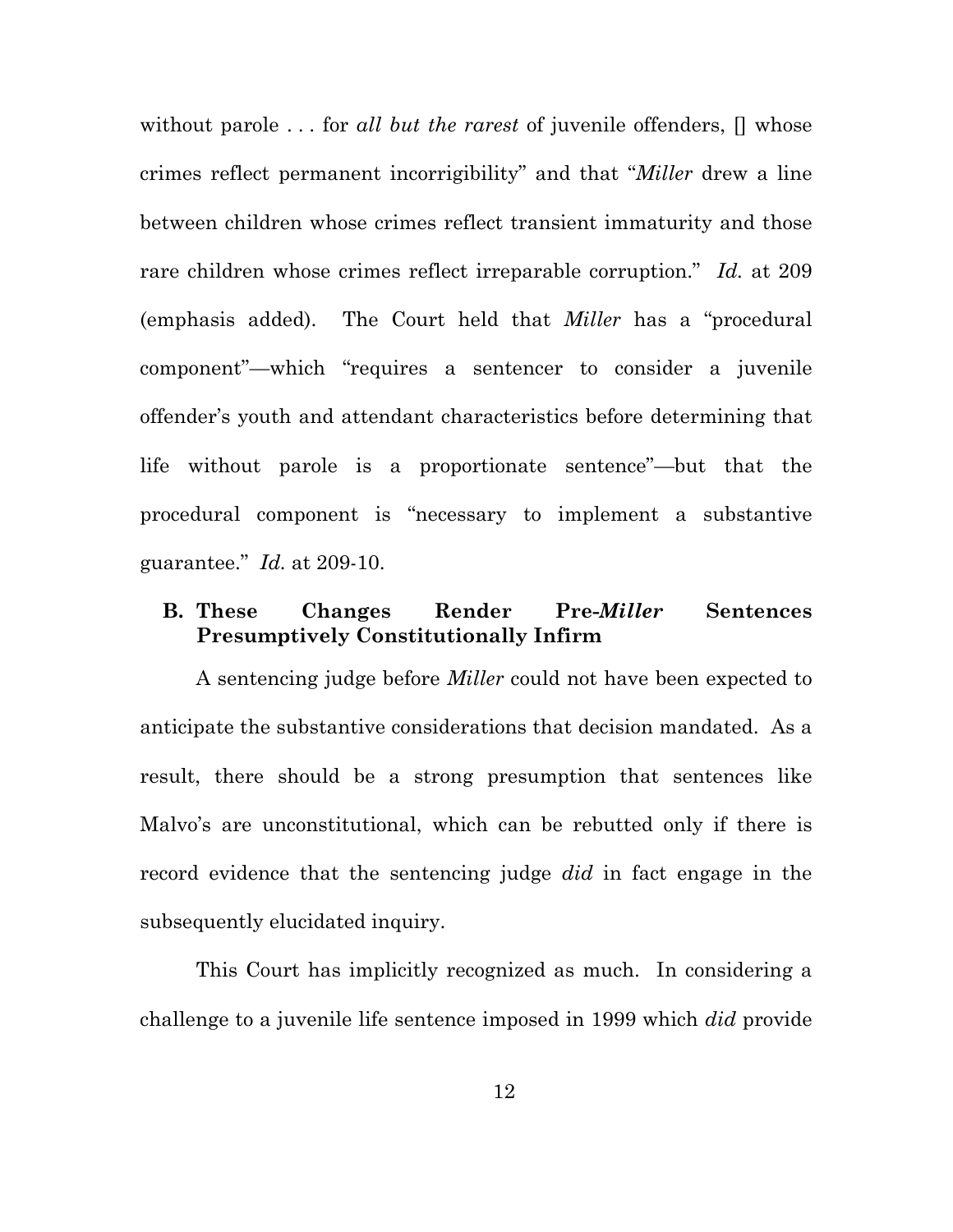for parole, the Court held that if the structure of the Maryland parole system "effectively" rendered the sentence life *without parole*, then the offender "*would be entitled to a new sentencing proceeding* at which the court would consider whether he was one of the few juvenile homicide offenders who is incorrigible and may therefore be sentenced constitutionally to life without parole." *Carter*, 461 Md. at 341 (emphasis added). That holding is a matter of common sense, implicitly recognizing that pre-*Miller* sentencers generally would not have been thinking in the terms *Miller* prescribed, and a new sentencing would thus be required to consider incorrigibility. *Id.* 

A closer look at *Miller* illustrates why a sentence that predates that decision is so likely to be constitutionally deficient. As noted, *Miller* marked a sharp doctrinal shift from previous law, barring life without parole "for all but the rarest of juvenile offenders, those whose crimes reflect permanent incorrigibility." *Montgomery*, 577 U.S. at 208; *see supra*, at 6-7. There is no reason to believe that pre-*Miller*  sentencing judges would have understood the constitutional significance of "permanent incorrigibility." Indeed, before *Miller*, a sentencing judge was not required to consider permanent incorrigibility at all. And, critically, even if a judge *did* consider incorrigibility before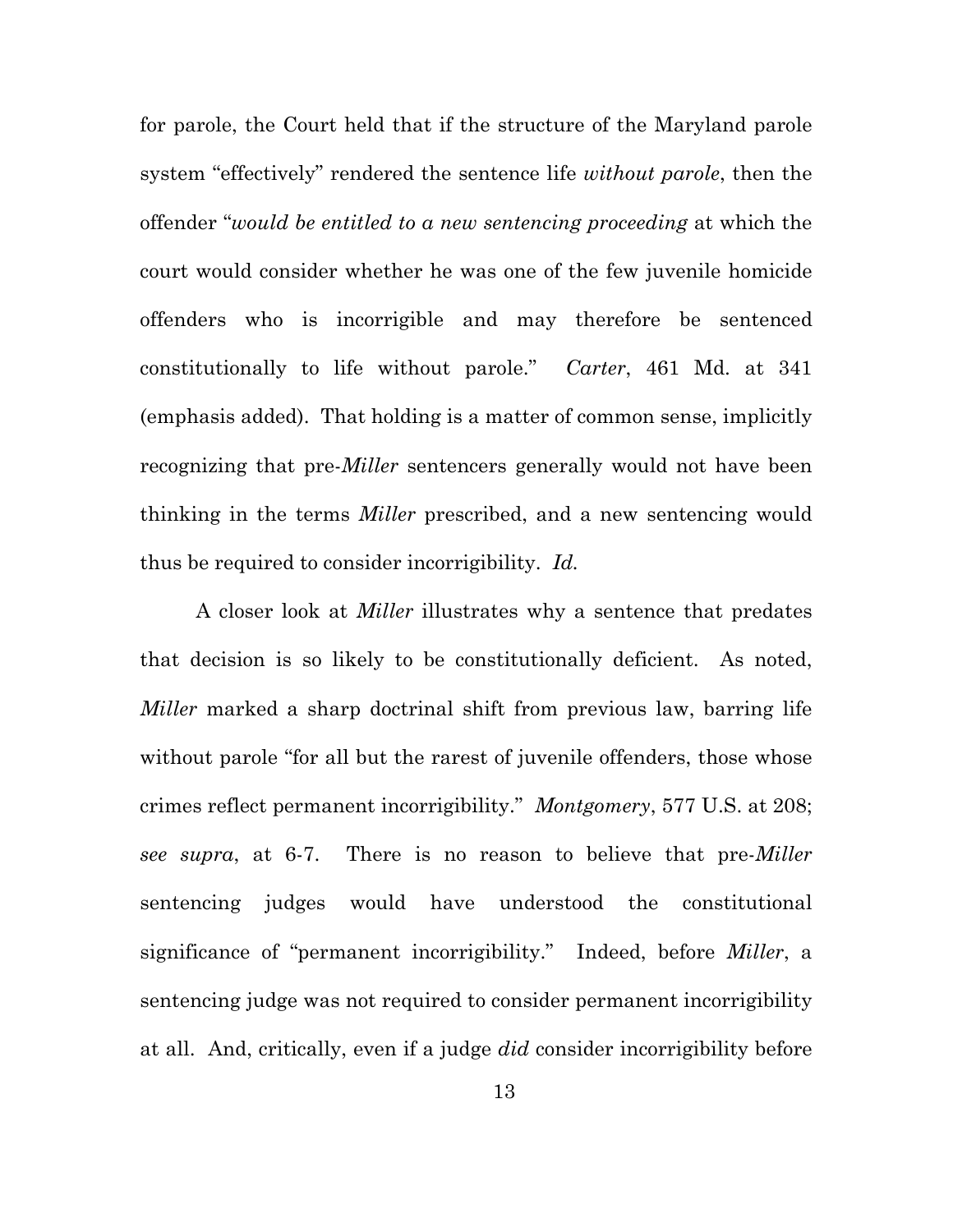*Miller*, life without parole could still be imposed *even if* the judge found that a defendant was *not* permanently incorrigible.

*Miller*, however, made clear that a sentence violates the Eighth Amendment if the sentencing judge (1) failed to take permanent incorrigibility into account, or (2) imposed life without parole despite the judge's recognition that the juvenile defendant was *not*  permanently incorrigible. Thus, barring a persuasive indication to the contrary, it must be presumed that a pre-*Miller* sentencing judge did not undertake the permanent-incorrigibility inquiry that was first announced in 2012—much less find that the juvenile defendant *was*  permanently incorrigible.

Similarly, although a pre-*Miller* sentencing judge may well have considered age in a general way, *Miller* makes clear that that is not enough. *Miller* created a requirement that a "sentencing judge take into account 'how children are different, and how those differences counsel against irrevocably sentencing them to a lifetime in prison.'" *Montgomery*, 577 U.S. at 208 (quoting *Miller*, 567 U.S. at 480). And under *Miller*, the sentencer is to consider age as it pertains to *every aspect* of the offense. For instance, in *Miller* itself, the Court concluded that a juvenile defendant's "age could well have affected his calculation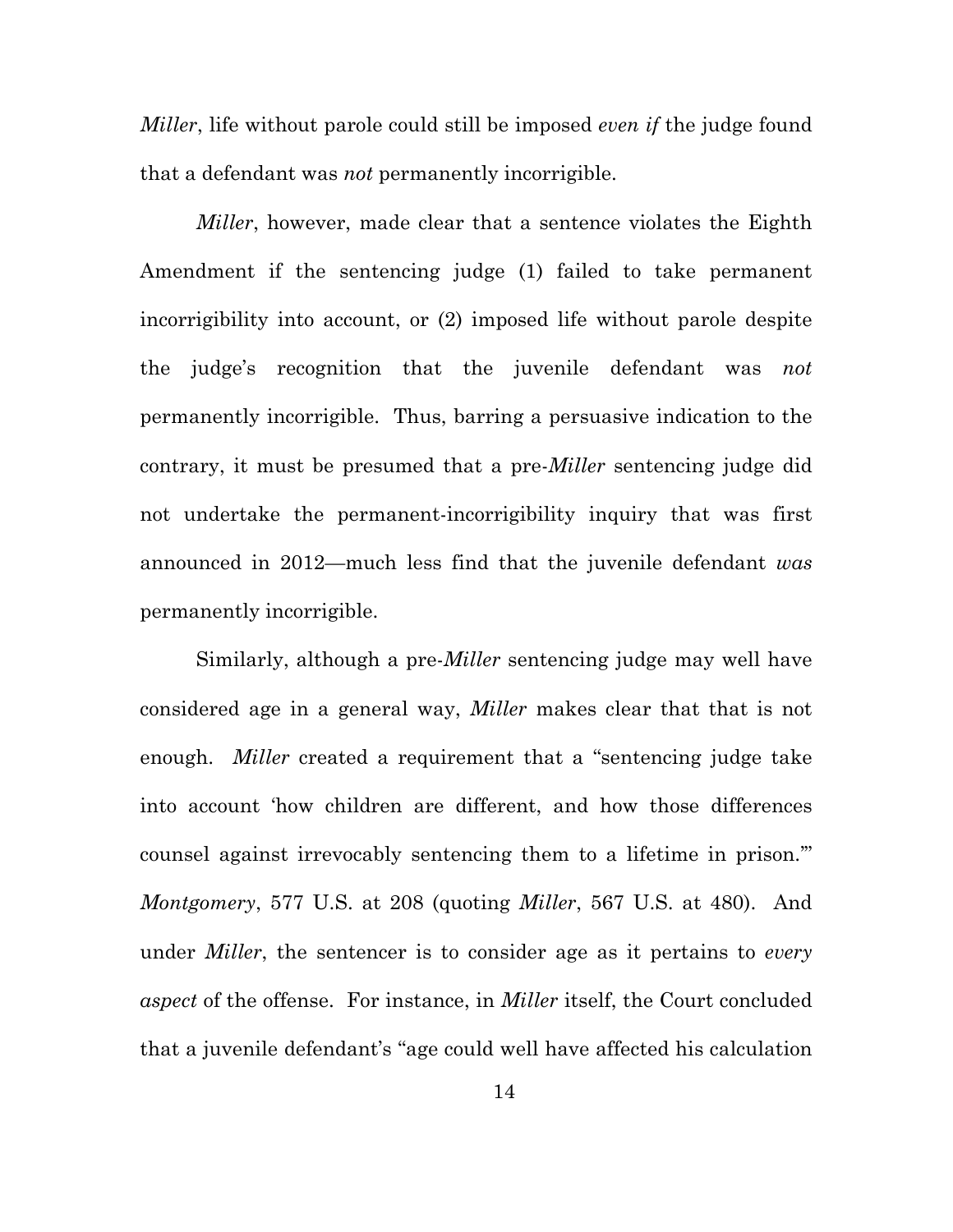of the risk" posed by his friend's carrying a gun, "as well as his willingness to walk away" upon learning that the friend was armed. *Id.* at 478 (emphasis added). The Court emphasized that "[a]ll these circumstances go to [the defendant]'s culpability for the offense." *Id.*  There is no reason to think that pre-*Miller* sentencing judges consistently assessed age with the specificity *Miller* requires.

In fact, pre-*Miller* sentencing decisions at times reflect the opposite. In *Mack v. State*, for instance, a Maryland sentencing judge emphasized "specific brutal, senseless crimes committed by juveniles" and "statistics reflecting that a disproportionate amount of crime was committed by young people." 69 Md. App. 245, 254 (1986). On that basis, the judge concluded that "appellant's age was *not a mitigating factor but was*, if anything, *just the opposite*." *Id.* (emphasis added). And a Maryland appellate court affirmed that sentence, concluding that "[i]n a non-capital case, the trial judge, as the case warrants, may or may not choose to consider an accused's youthful age to be a mitigating factor at sentencing." *Id.* at 255. That reasoning is profoundly at odds with *Miller*.

Worse, these errors were not isolated incidents. *See generally*  Elizabeth S. Scott, *Miller v. Alabama and the (Past and) Future of*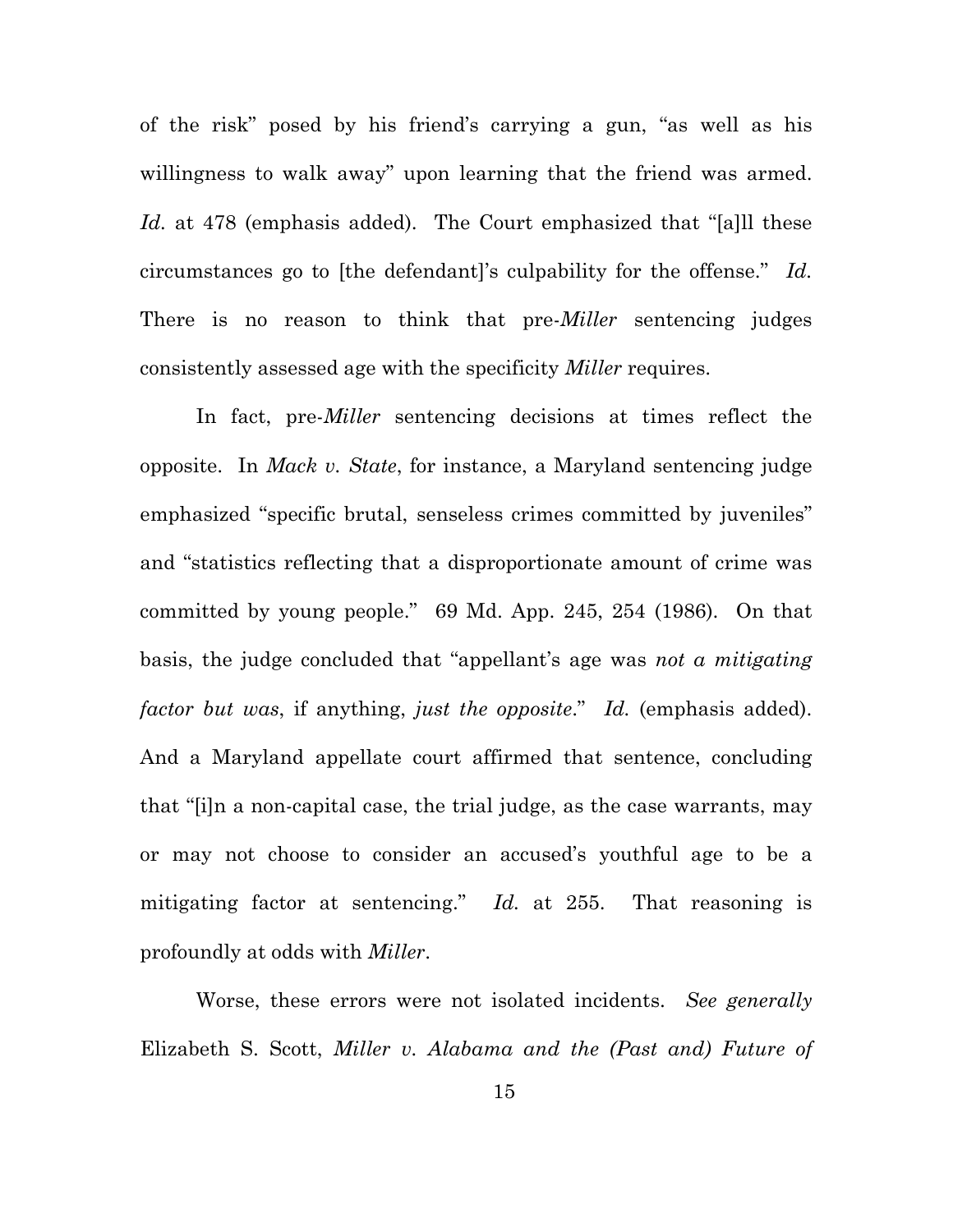*Juvenile Crime Regulation*, 31 Law & Ineq. 535, 537-41 (2013) (explaining that the 1990s saw increasingly dramatic media coverage of high profile crimes by juveniles and the creation of a juvenile "superpredator' label and stereotype," which resulted in a strong push for "ignor[ing] differences between young offenders and their adult counterparts as irrelevant to criminal punishment"). Nor were these misunderstandings limited to judges: In Malvo's case, for instance, the defense *did not even seek* parole-eligible sentences before *Miller*. E.123. The very real possibility that these sorts of misunderstandings tainted any particular pre-*Miller* juvenile life-without-parole sentencing further necessitates a presumption that such sentences are unconstitutional.

Finally, pre-*Miller* sentencing judges could not have been expected to understand the scientific "consensus" that emerged in the years before *Miller* and that was crucial to the Supreme Court's decision. Aber *Amicus* Br. 15-16; *see Miller*, 567 U.S. at 472 & n.5. To be sure, *Miller* does not necessarily require a sentencing judge to consider the full extent of scientific findings demonstrating that even a seventeen-year-old has a significantly underdeveloped prefrontal regulatory system, which regulates "rational judgment and emotional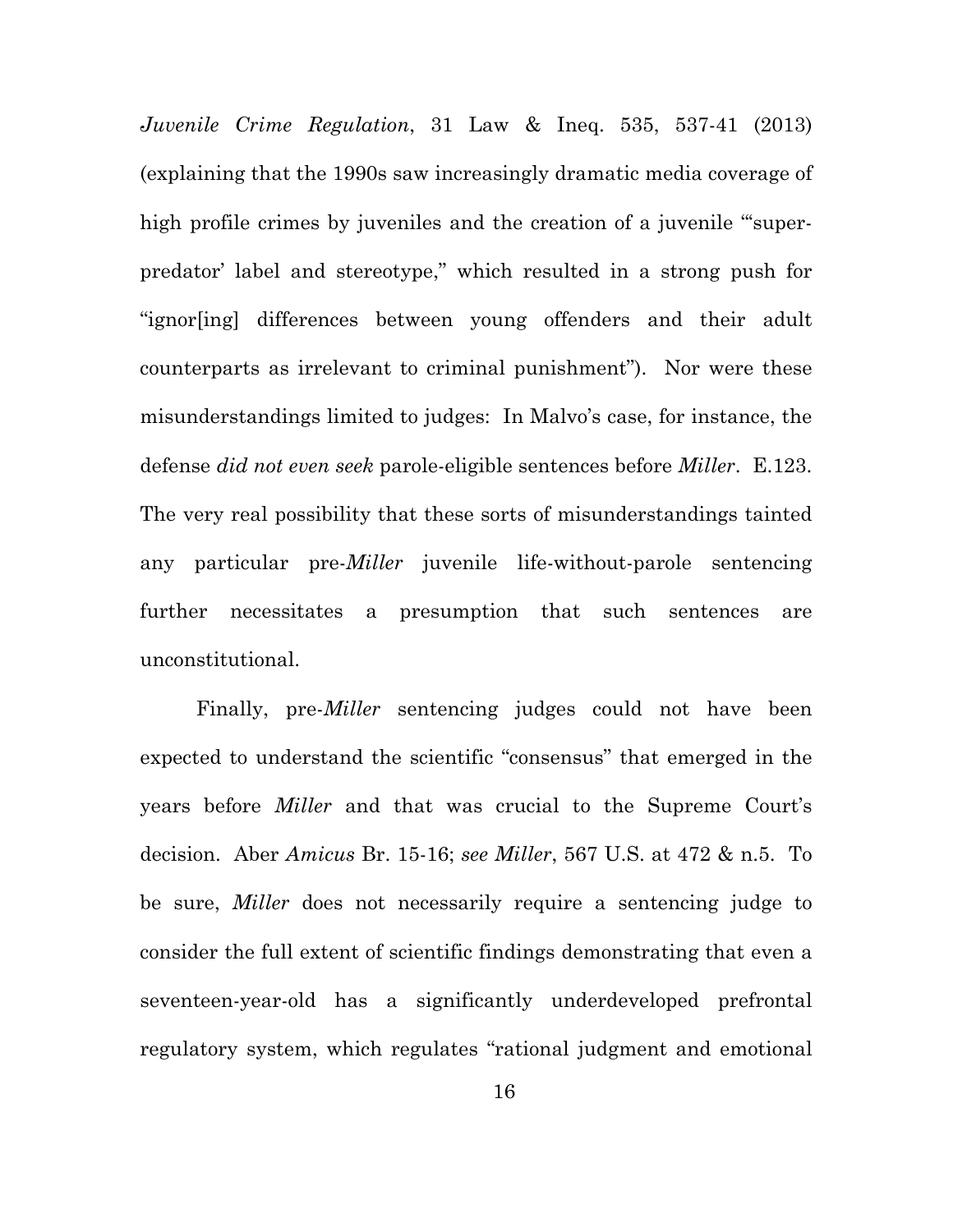control." Aber *Amicus* Br. 15-16. But it is doubtful that even the most conscientious pre-*Miller* judge would have known or understood those findings at the heart of *Miller* regarding the extent to which juveniles (particularly sixteen- or seventeen-year-olds) have lesser moral culpability and greater likelihood of reformation "as the years go by and neurological development occurs." *Miller*, 567 U.S. at 472.

In sum, it simply cannot be assumed that a sentencing judge anticipated *Miller* and considered the constitutionally crucial legal, moral, and scientific factors outlined in that decision.This requires a strong presumption that pre-*Miller* juvenile life-without-parole sentences are unconstitutional. The burden should rest squarely on the State to show that a pre-*Miller* sentencing judge *did* in fact anticipate and consider the relevant constitutional factors—a burden that the State has not remotely met in this case.

*Jones v. Mississippi*, 141 S. Ct. 1307 (2021), does not undermine—and in fact supports—this result. Crucially, that case considered a sentence that was imposed *after Miller*: Although Jones had initially been sentenced to life without parole before *Miller*, the Mississippi Supreme Court had "concluded that *Miller* applied retroactively" and "ordered a new sentencing hearing where the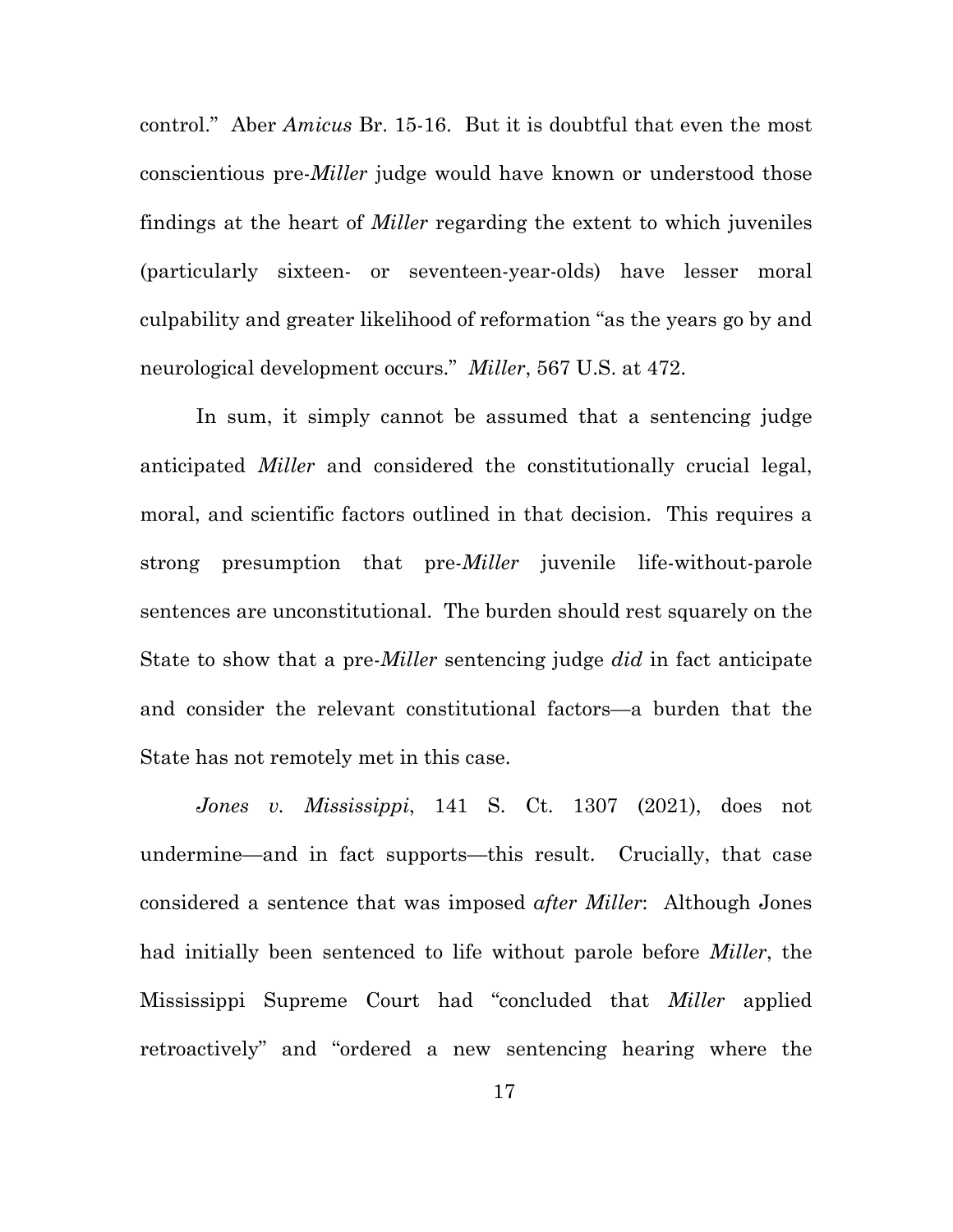sentencing judge could consider Jones's youth and exercise discretion in selecting an appropriate sentence." *Jones*, 141 S. Ct. at 1312-13.

Jones complained that his post-*Miller* sentence, which also imposed life without parole, was deficient because the sentencer had not made a formal *finding* of "permanent incorrigibility." *See* Cert. Pet. i, *Jones v. Mississippi*, No. 18-1259, 2019 WL 1453516 (U.S.). The Supreme Court rejected that argument, holding that "*Miller* did not require the sentencer to make a separate finding of permanent incorrigibility before imposing" life without parole. *Jones*, 141 S. Ct. at 1316; *see also Montgomery*, 577 U.S. at 211 (clarifying that "*Miller* did not impose a formal factfinding requirement" and that "a finding of fact regarding a child's incorrigibility . . . is not required"). The Court explained that *after Miller* and *Montgomery*, a sentencing judge would naturally engage in the constitutionally required assessment of age as a mitigating factor. *See Jones*, 141 S. Ct. at 1319 ("[T]he sentencer necessarily *will* consider the defendant's youth."). Indeed, the Court emphasized that a judge could not possibly fail to consider age because defense counsel would undoubtedly raise age as a key mitigating factor rendering life-without-parole inappropriate—and counsel's failure to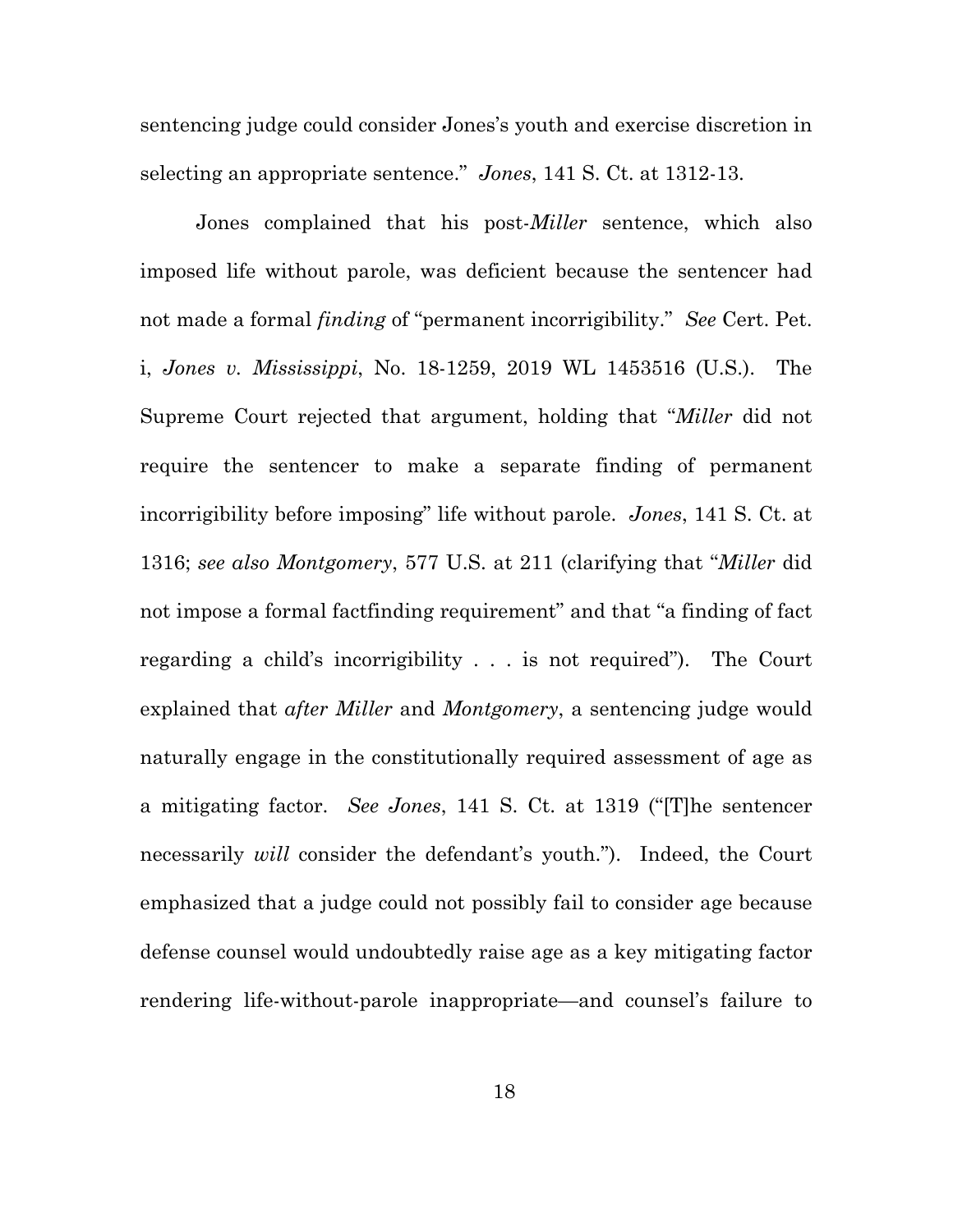make such an argument in the wake of *Miller* might well constitute ineffective assistance. *See Jones*, 141 S. Ct. at 1319 & n.6.

For the same reason that the Court in *Jones* assumed that a post-*Miller* sentencing judge *would* have considered age as required by that decision, it should be assumed that a pre-*Miller* sentencing judge *would not* have anticipated and engaged in that constitutionally mandated consideration. Indeed, here, defense counsel did not even *seek* a paroleeligible sentence—a result that would have been unthinkable following *Miller*'s announcement and would, under the reasoning of *Jones*, likely have constituted ineffective assistance. *See id.* 

Ultimately, Malvo is seeking exactly the relief that the juvenile offender in *Jones had already received* by the time his case got to the Supreme Court: a resentencing by a judge with the full benefit of the Supreme Court's teachings in *Miller*.

### **II. MARYLAND'S JUVENILE RESTORATION ACT DOES NOT CURE UNCONSTITUTIONAL PRE-***MILLER* **SENTENCES**

For juvenile offenders serving unconstitutional pre-*Miller* lifewithout-parole sentences, Maryland's Juvenile Restoration Act ("JUVRA") is constitutionally inadequate to cure the violation. As this Court has recognized, *Miller* permits life-without-parole sentences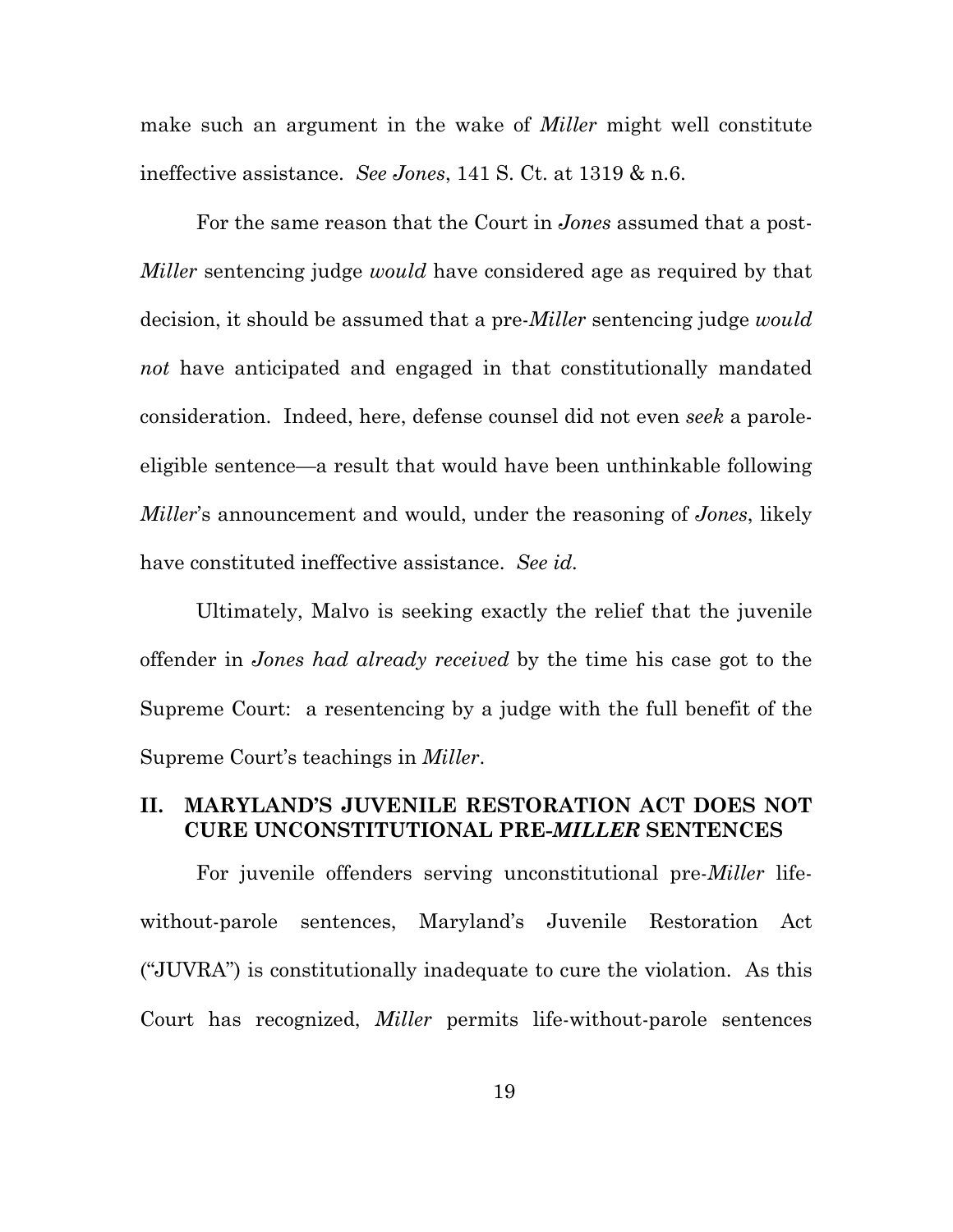"*only if the court determines that the defendant is incorrigible*." *Carter*, 461 Md. at 317 (emphasis added). In other words, a juvenile offender must at some point "be given the opportunity to show [his] crime did not reflect irreparable corruption." *Montgomery*, 577 U.S. at 213. Without such a determination, a juvenile life-without-parole sentence violates *Miller*.

And, in turn, a sentence that violates *Miller* is "void." *Montgomery*, 577 U.S. at 204. A state "may remedy a *Miller* violation" *either* "by permitting juvenile homicide offenders to be considered for parole" *or* "by resentencing them." *Id.* at 212. That is, states and the federal government must provide juvenile offenders subject to unconstitutional sentences "the opportunity to show their crime did not reflect irreparable corruption; and, if it did not, their hope for some years of life outside prison walls must be restored." *Id.* at 213; *see also Carter*, 461 Md. at 318 (recognizing that "[a] parole system that takes into account the offender's youth at the time of the offense and demonstrated rehabilitation provides such a[n] [] opportunity"). Thus, while states "need not guarantee release," they must "devise the means" and mechanisms" to provide release based on *Miller*'s juvenile-specific requirements. *Carter*, 461 Md. at 318.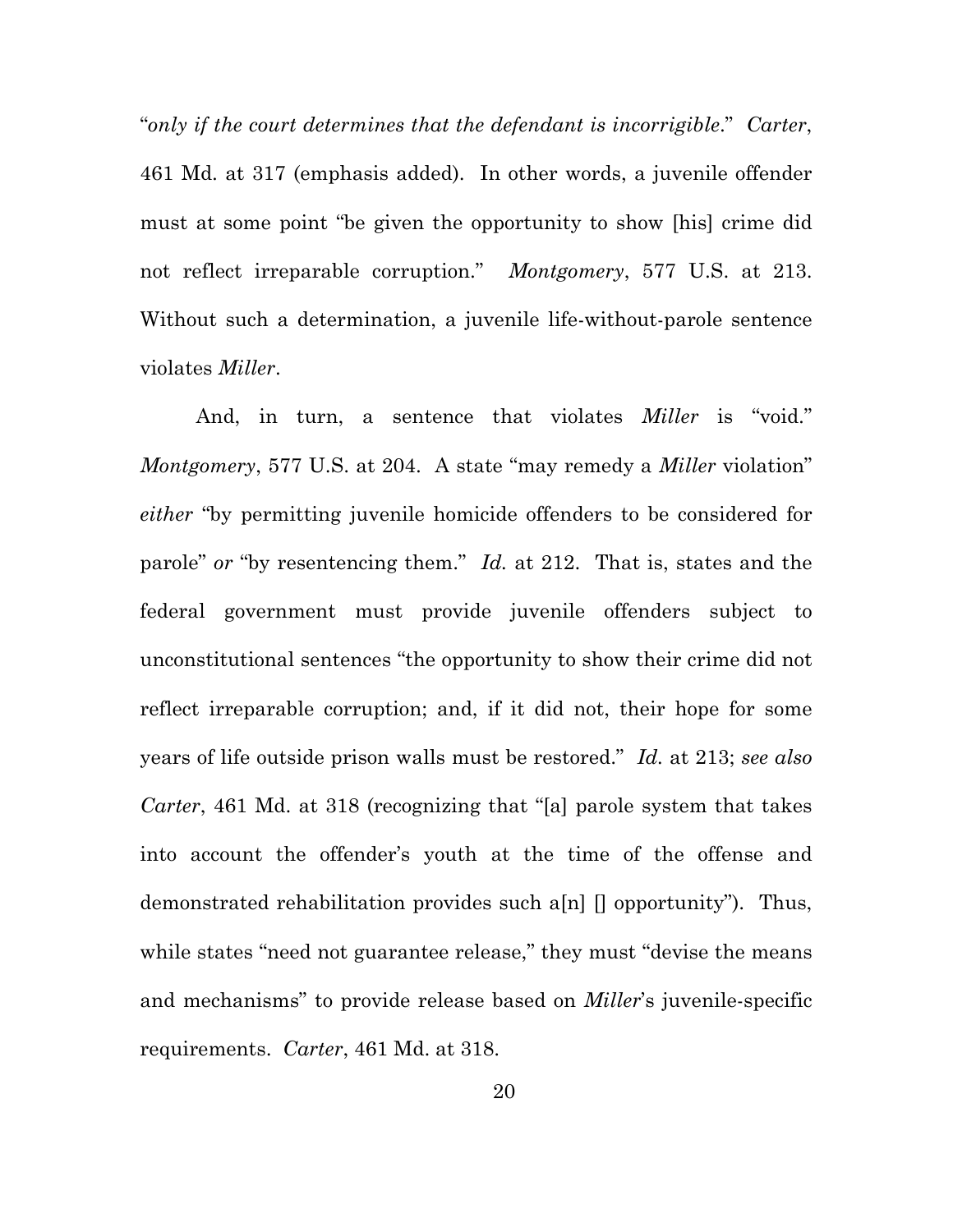In the wake of *Miller* and *Montgomery*, "[s]eventeen states" responded "by providing parole eligibility for juveniles" serving life sentences. Alexandra Harrington, *The Constitutionalization of Parole: Fulfilling the Promise of Meaningful Review*, 106 Cornell L. Rev. 1173, 1187 & n.69 (2021) (collecting authority). "Thirteen states . . . provided for automatic resentencing of juveniles who were previously sentenced to life without parole." *Id.* at 1185 & n.62.

By contrast, Maryland's putative mechanism for curing *Miller*  violations—JUVRA—falls far short of the required remedy. This is so for two independent reasons. *First*, the mere *possibility* of a resentencing *decades after* a constitutional violation is identified is nothing like the immediate resentencing or parole eligibility that this Court and the Supreme Court have recognized as constitutionally adequate relief. *Second*, JUVRA permits, and in some cases would seem to require, courts to deny resentencing even if an offender is *not*  incorrigible and in fact demonstrates maturity and rehabilitation essentially permitting a second *Miller* violation in the very hearing that purportedly offers a "remedy" for the first violation.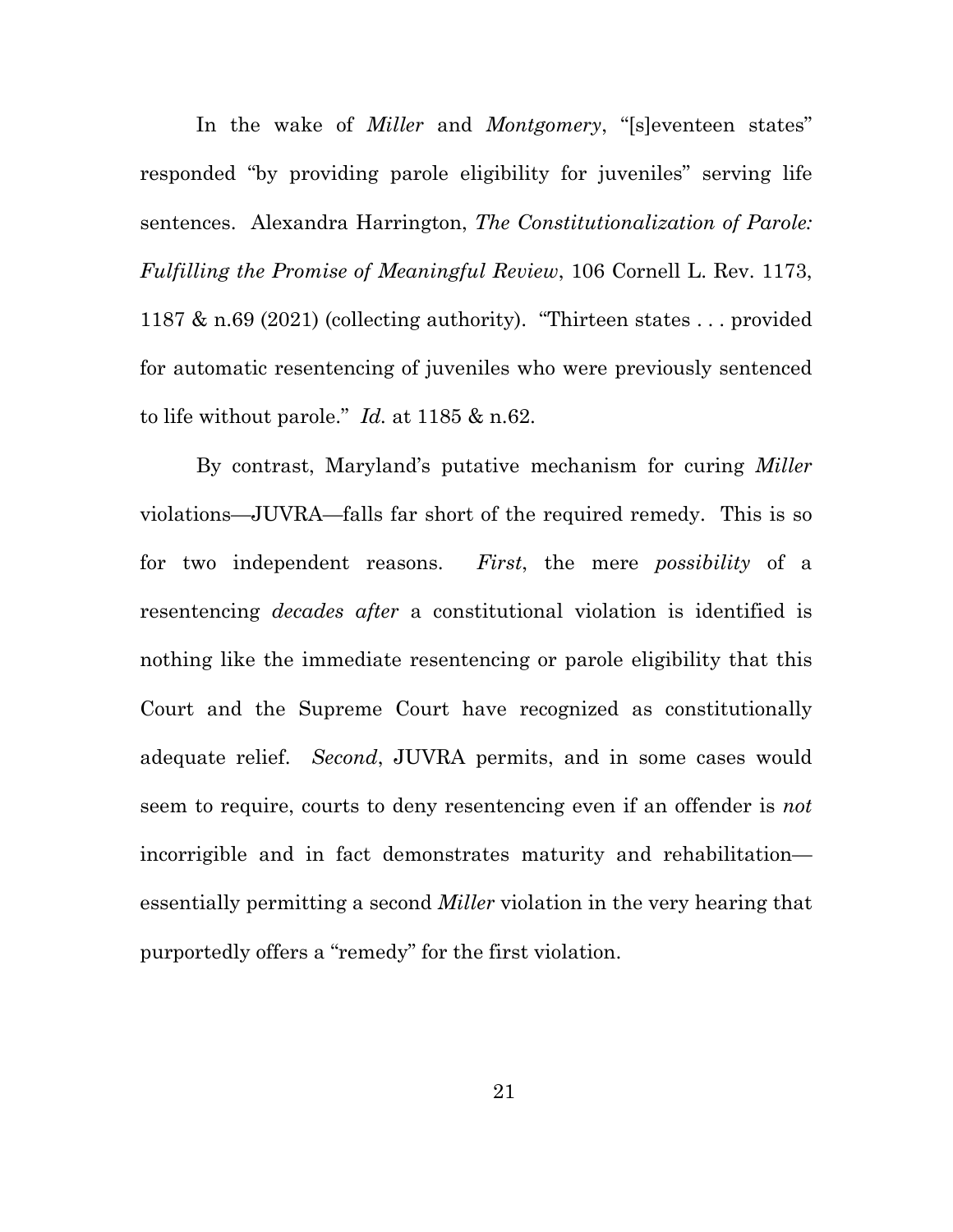#### **A. JUVRA**

The Juvenile Restoration Act, Maryland Code of Criminal Procedure § 8-110, allows certain people convicted as adults for offenses committed while minors to file a motion to reduce their sentences after having been incarcerated for at least 20 years. *Id.* at § 8-110(a).4 At a hearing, the movant bears the burden of producing evidence in support of the motion, and the State may present evidence in opposition. *Id.* at  $§ 8-110(b).$ 

After the hearing, "the court may reduce the duration of a sentence . . . *if the court determines that*: (1) the individual is not a danger to the public; and (2) the interests of justice will be better served by a reduced sentence." *Id.* at § 8-110(c) (emphasis added). Beyond those two requirements, the statute offers ten other "factors" for a court to consider along with "any other factor the court deems relevant." *Id.* at § 8-110(d). But unlike the two statutory requirements in Section 8-110(c), which are presented as conditions precedent to relief, JUVRA does not require a court to give any particular weight to any of the ten factors in Section 8-110(d).

<sup>4</sup> The State banned life-without-parole sentences for juveniles—but only prospectively. *See* Md. Code Ann., Crim. Proc. § 6-235; §8-110.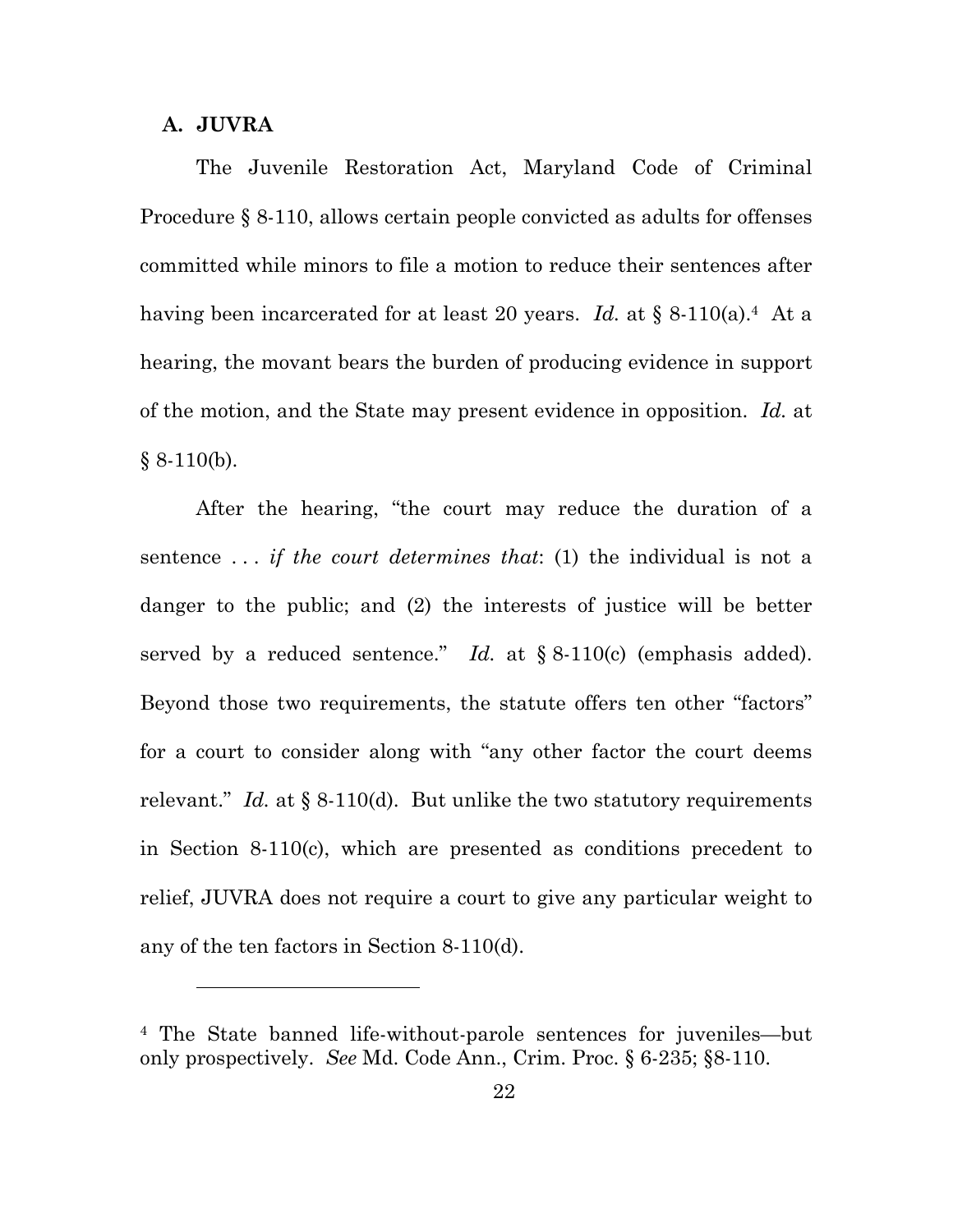If the court denies the motion, the juvenile offender may file another motion after three years. If that motion is denied, a third motion may be filed after another three years. But if that motion is denied, no subsequent motion is permitted. *Id.* at § 8-110(f).

### **B. The Constitution Requires An** *Immediate* **Remedy For Unconstitutional Sentences**

JUVRA fails to remedy an unconstitutional life-without-parole sentence: The Constitution requires immediate action when a sentence is found to be unconstitutional, but JUVRA allows unconstitutional sentences to stand, unmodified, *for decades* before any relief may even be considered.

The Supreme Court has recognized two ways to "remedy a *Miller*  violation": (1) "resentencing" juvenile homicide offenders, or (2) "permitting [them] to be considered for parole." *Montgomery*, 577 U.S. at 212; *see also Carter*, 461 Md. at 318 (recognizing that "[a] parole system that takes into account the offender's youth at the time of the offense and demonstrated rehabilitation" complies with *Miller*). But JUVRA does neither of those things, and falls far short of what the Constitution requires.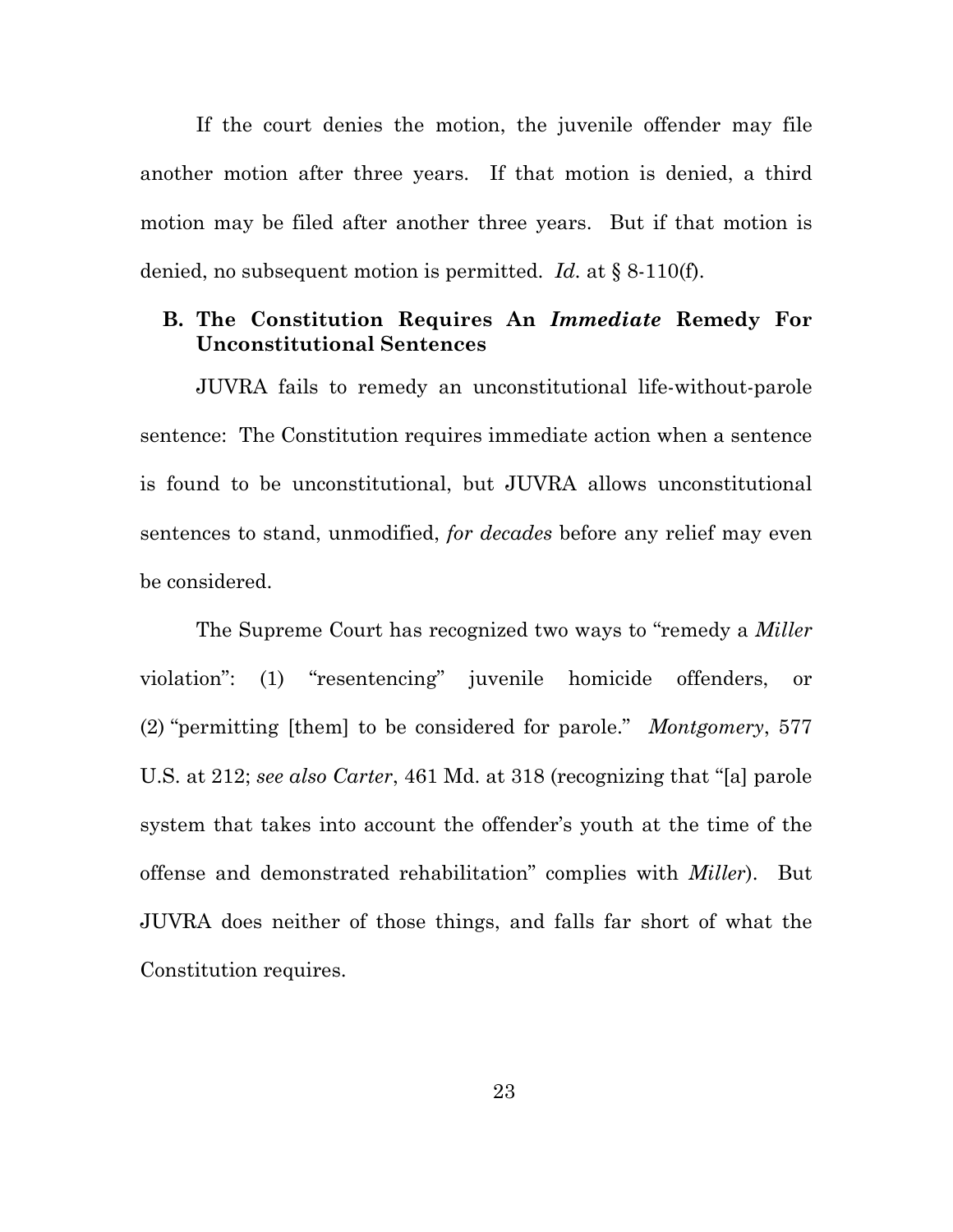## **1. JUVRA Is Not A Constitutional "Resentencing"**

While JUVRA permits a court "to reduce the duration" of a juvenile offender's sentence, that plainly is not a constitutional resentencing because it may occur only after an individual "*has been imprisoned for at least 20 years* for the offense." Md. Code Ann., Crim. Proc. § 8-110(a)(3) (emphasis added). Traditional resentencing, as contemplated by *Miller* and *Montgomery*, replaces an offender's unconstitutional sentence and occurs immediately after a sentence is found unconstitutional. Letting a sentence stand for decades after it is determined to be unconstitutional is obviously impermissible. *See, e.g.*, *Montgomery*, 577 U.S. at 203 ("[A] court has no authority to leave in place a conviction or sentence that violates a substantive rule."); *Smallwood v. State*, 237 Md. App. 389, 412 (2018) ("Once the motions court determined that Mr. Smallwood's existing sentence was illegal, Mr. Smallwood needed to be resentenced."). A State cannot simply sit on its hands as juvenile offenders remain imprisoned under sentences already found to be "void."

Moreover, rather than requiring resentencing after twenty years, JUVRA only *permits* a court to *consider* resentencing a juvenile offender once the offender files a motion and produces evidence.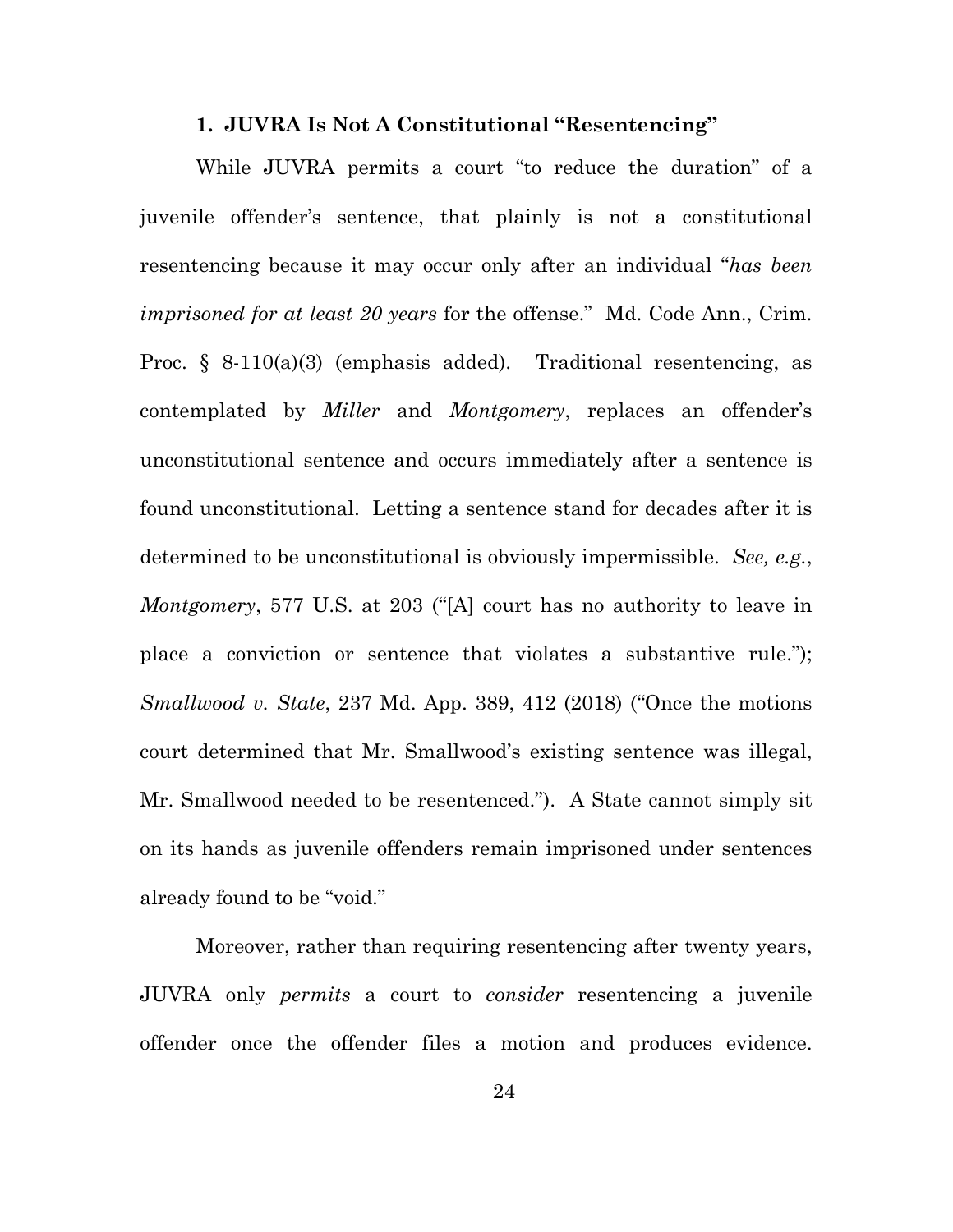Section 8-110(b). To comply with *Miller*, resentencing must be both immediate and mandatory. *See Carter*, 461 Md. at 333-34 (for juvenile homicide offenders sentenced to life without parole before *Miller* was decided, "the court will need to hold an individualized sentencing hearing to consider whether the defendant is incorrigible.") The possibility that, in twenty years, a juvenile offender *may* become parole eligible or receive other relief in a discretionary resentencing simply does not provide the "hope for some years of life outside prison walls" that *Miller* requires. *Montgomery*, 577 U.S. at 213.

### **2. JUVRA Is Not Parole**

 $\overline{a}$ 

JUVRA also does not provide for parole eligibility. As explained below, even if JUVRA were otherwise equivalent to parole, it would not satisfy the Constitution because it does not provide a meaningful opportunity to obtain release based on "demonstrated maturity or rehabilitation." *Carter,* 461 Md. at 306; *infra*, at 30-32*.*<sup>5</sup>But in any

<sup>5</sup> Notably, this Court recognized in *Carter* that even a system called *"*parole" may fail to remedy a constitutional violation in some cases. The *Carter* appellants were sentenced to life *with* parole. 461 Md. at 327, 329. The only question was whether the parole system provided them a "meaningful opportunity for release." *Id.* at 317 (internal quotation marks and citation omitted). This Court ultimately answered that question in the affirmative. *Amicus* seeks the same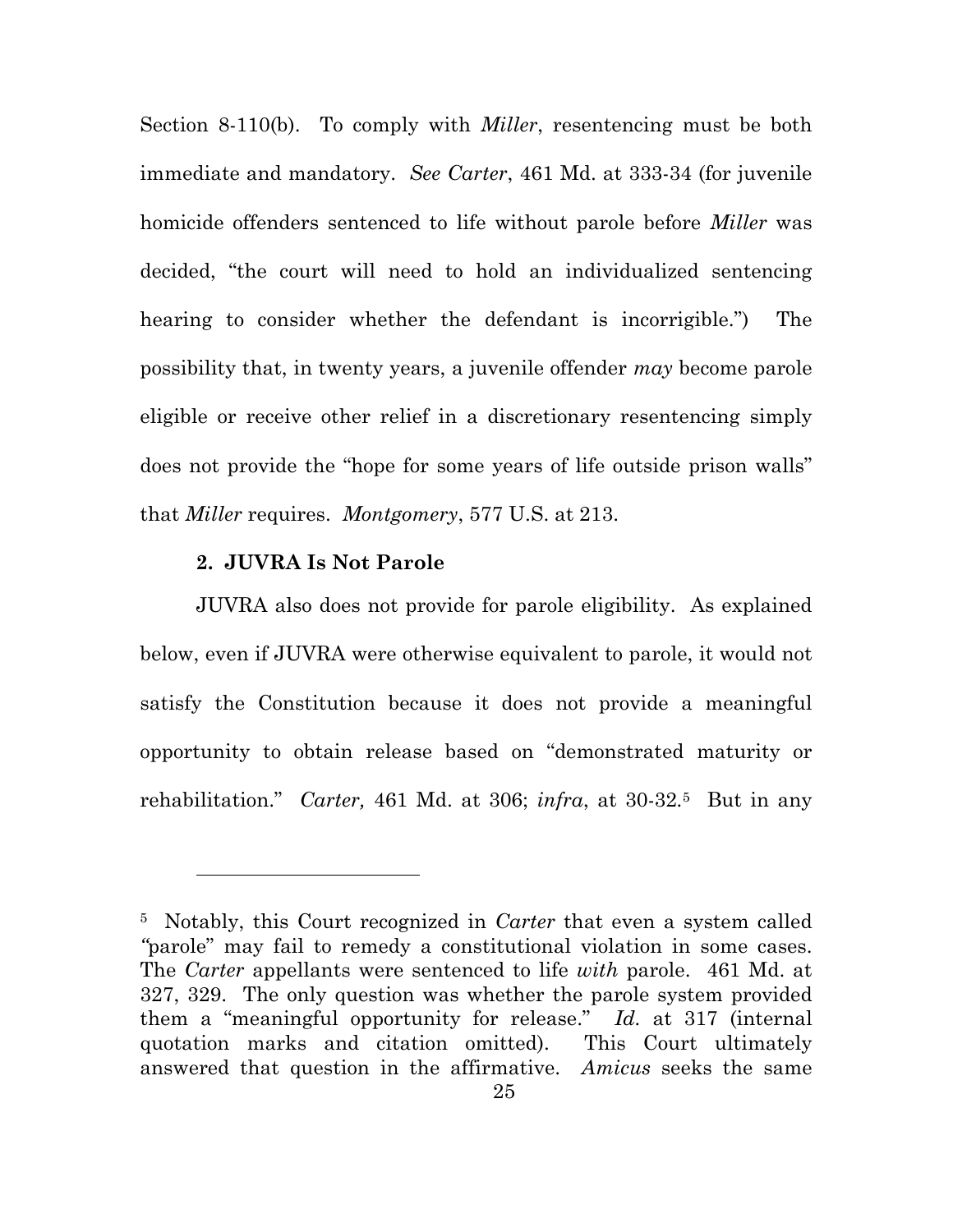event, JUVRA is *not* equivalent to parole. Instead of parole, JUVRA offers the limited potential for resentencing by a court. *Compare*  Maryland Code § 7-101 *et seq.* (parole), *with* Maryland Code of Criminal Procedure § 8-110 (JUVRA). But JUVRA is no substitute for the longstanding "function of parole in the correctional process," *Morrissey v. Brewer*, 408 U.S. 471, 477 (1972), and lacks many of the core safeguards of traditional parole systems.

For instance, parole-eligible prisoners are automatically considered for parole at fixed intervals. *See* Md. Code, Corr. Servs. § 7- 301; Md. Code Regs. 12.08.01.17, 12.08.01.18(B). And "[b]efore each parole hearing," Parole Commissioners are required to "review[] all information available"—which the State, rather than the prisoner, is obligated to "accumulat [e]." Md. Code Regs.  $12.08.01.17$ .<sup>6</sup> By contrast, JUVRA puts the burden on juvenile offenders to (1) commence the process by "fil[ing] a motion with the court to reduce the duration of the

 $\overline{a}$ 

relief for juvenile offenders serving pre-*Miller life-without-parole* sentences.

<sup>6</sup> Parole Commissioners also are required by law to "have training and experience in law, sociology, psychology, psychiatry, education, social work, or criminology." Md. Code Corr. Servs. § 7-202; *see Morrissey*, 408 U.S. at 480 (recognizing that "parole authorit[ies] "appl[y] [their] expertise . . . in making a prediction as to the ability of the individual to live in society without committing antisocial acts").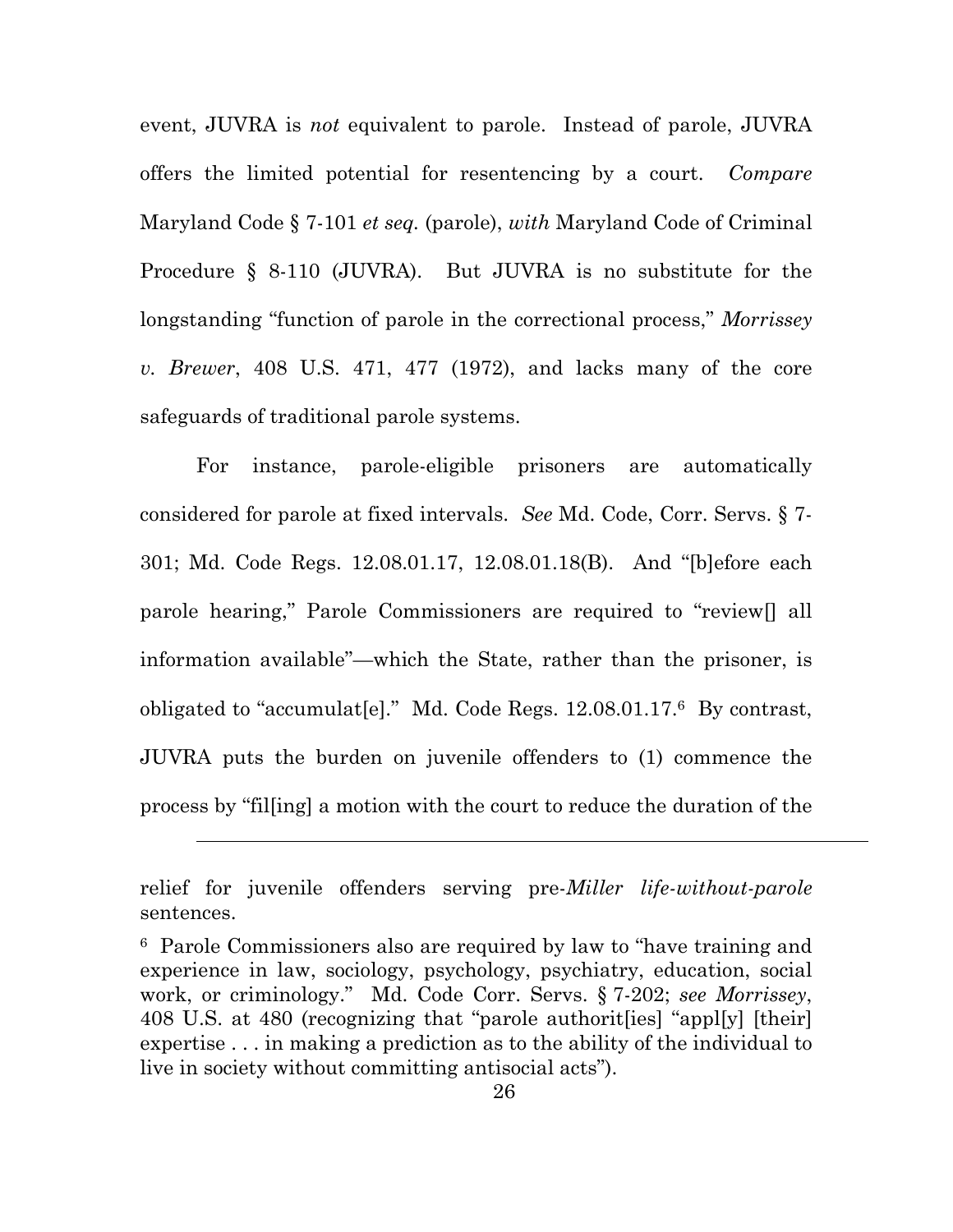sentence," and (2) "introduce evidence in support of the motion." Md. Code Ann., Crim. Proc. § 8-110(b). Most strikingly, while Maryland law imposes no limit on the number of parole hearings an offender may receive, JUVRA is limited to three attempts. Md. Code Ann., Crim. Proc. § 8-110(f). In each of these aspects, JUVRA is fundamentally inferior to traditional parole systems, providing a second-class process that cannot cure the constitutional violation infecting an existing sentence.

In short, while States have some leeway to "devise the means and mechanisms" to remedy *Miller* violations, *see Carter*, 461 Md. at 318,7 JUVRA looks nothing like the traditional forms of relief that remedy unconstitutional sentences—and it falls far short of what the Constitution requires when a sentence is found to be unconstitutional.

 $\overline{a}$ 

<sup>7</sup> The benefits of state-law innovation must be weighed against the extremely high costs of misstepping in such a sensitive area. In crafting remedies of constitutional violations related to "the law's harshest term of imprisonment" possible for juveniles, *Miller*, 567 U.S. at 474, states should tread carefully in straying from traditional, constitutionally adequate remedies. Given JUVRA's clear inferiority as compared with those traditional remedies, it is not an adequate mechanism to remedy *Miller* violations.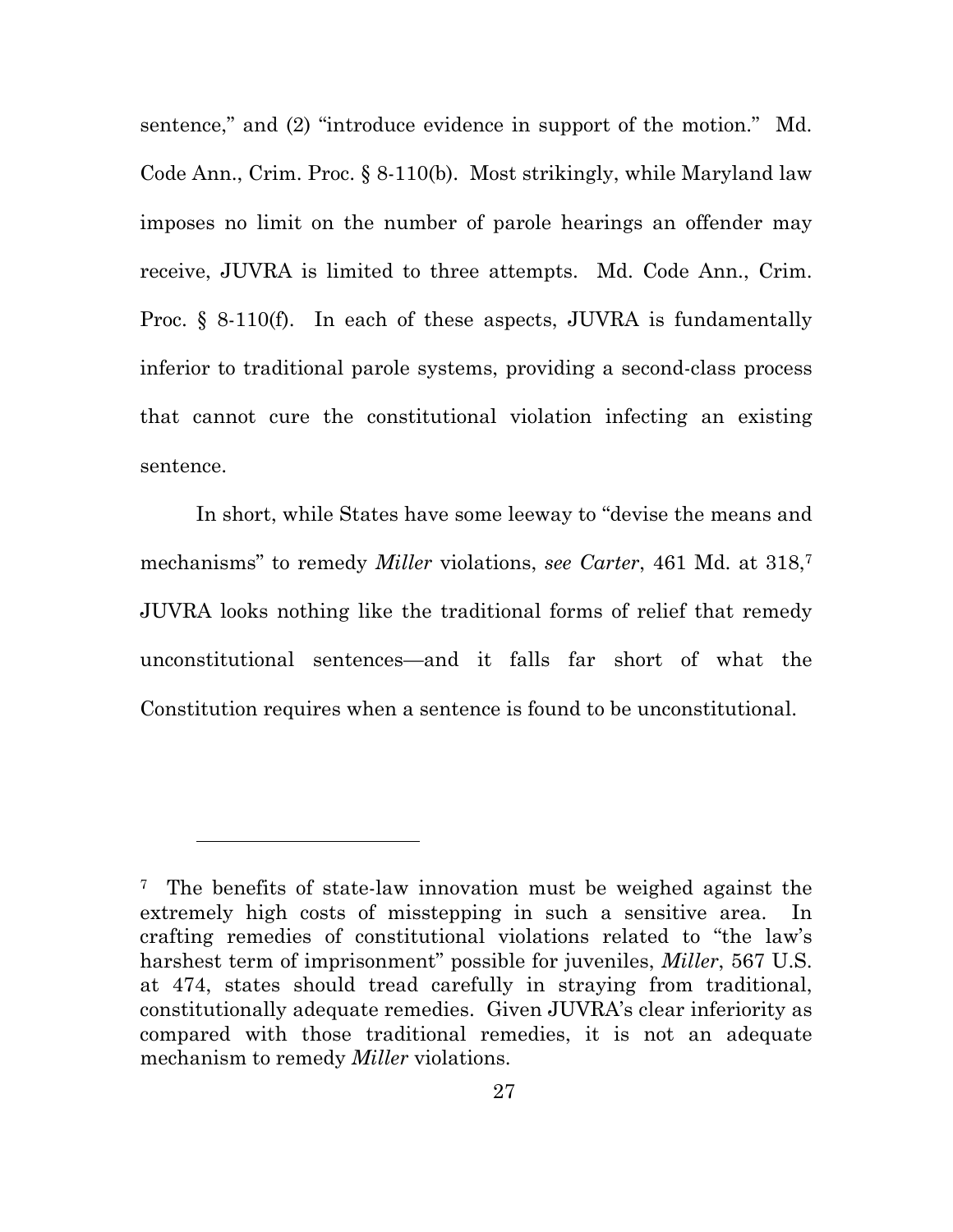#### **C. JUVRA's Requirements Do Not Comply With** *Miller*

JUVRA is constitutionally inadequate to remedy unconstitutional life-without-parole sentences for a second, independent reason: JUVRA conditions access to any resentencing on whether "the individual is not a danger to the public" and whether "the interests of justice will be better served by a reduced sentence." Md. Code Ann., Crim. Proc. § 8- 110(c). This focus, which has nothing to do with maturity or rehabilitation, or "youth and its attendant characteristics," *Miller*, 567 U.S. at 465, overshadows the *Miller* factors and eviscerates the promise that a juvenile offender is entitled to parole if "[his] crime did not reflect irreparable corruption," *Montgomery*, 577 U.S. at 213; *see also Carter*, 461 Md. at 317 (*Miller* permits life-without-parole sentences "only if the court determines that the defendant is incorrigible."). Conditioning relief on a finding that those requirements are met frustrates the Supreme Court's clear instruction by allowing—and, in some circumstances, *requiring*—a court to deny relief despite finding that a crime does not reflect incorrigible corruption or that an offender has demonstrated maturity and rehabilitation.

If a crime does not "reflect irreparable corruption" and a defendant is not "incorrigible," then Supreme Court precedent requires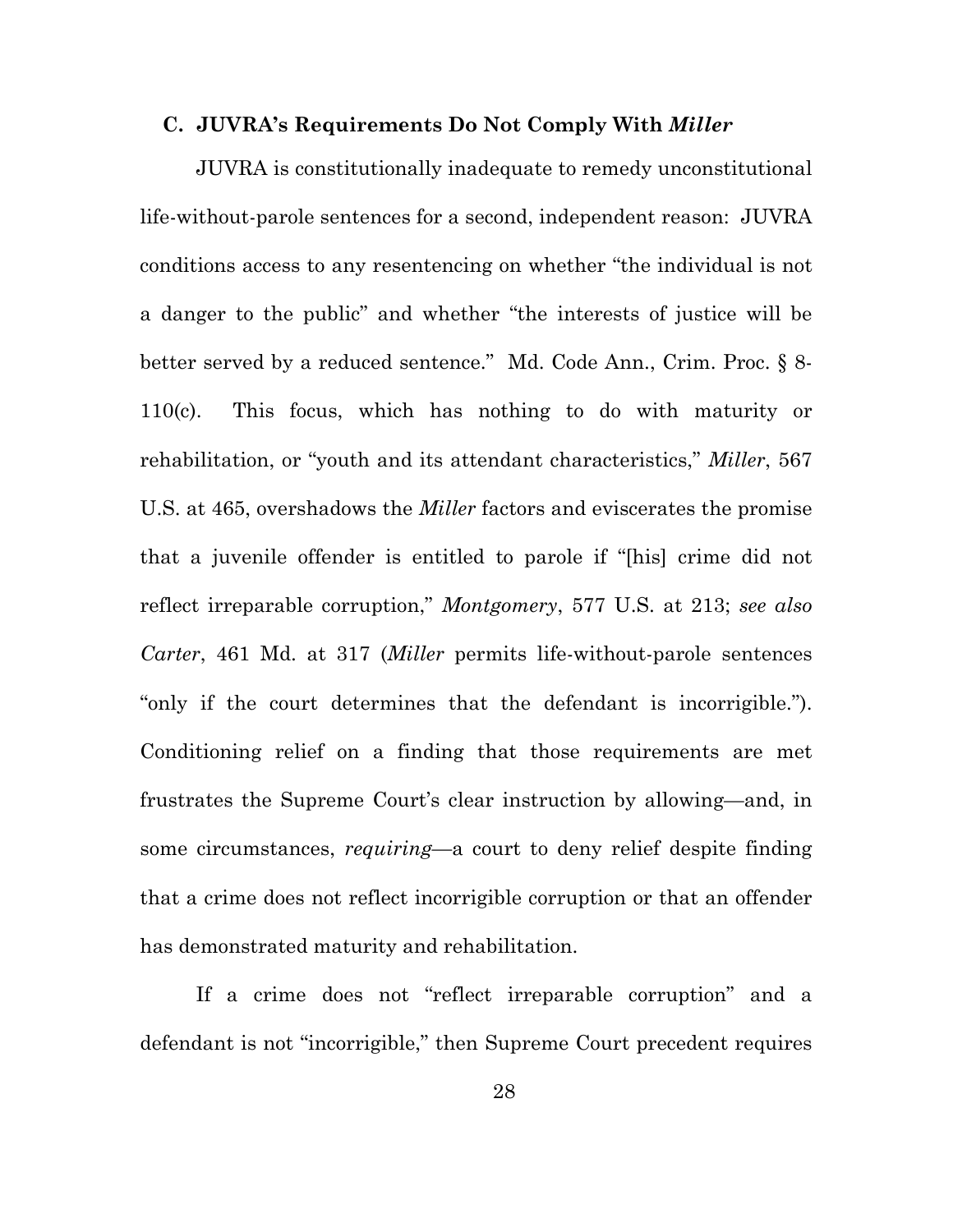a prisoner's "hope for some years of life outside prison walls [to] be restored." *Id.* But under JUVRA, whether a prisoner is incorrigible is *irrelevant* if the court determines that either of the two requirements in Section 8-110(c) is unsatisfied. Thus, by its plain terms, JUVRA allows the judge to decide a juvenile offender is *not* permanently incorrigible but still retain an existing sentence of life without parole if it is "in the interests of justice." *See generally Argyrou v. State,* 349 Md. 587, 599- 600 (1998) (noting that "interest of justice" standard offers judge "wide latitude" and permits the judge "to rely on his or her own impressions in determining questions of fairness and justice"). Indeed, under JUVRA, a judge's conclusion that the interests of justice weigh against resentencing would seemingly *require* the judge to disregard *Miller* and deny relief. By subjugating consideration of the offender's youth and rehabilitation to two requirements *that have nothing to do with youth* or its attendant characteristics, JUVRA *forbids* the judge from giving dispositive consideration to a defendant's youth, as *Miller* and *Montgomery* require. JUVRA thus is plainly inadequate as a matter of constitutional law.

Moreover, in addition to these two supervening requirements, JUVRA requires a judge to balance a laundry-list of other "factors" in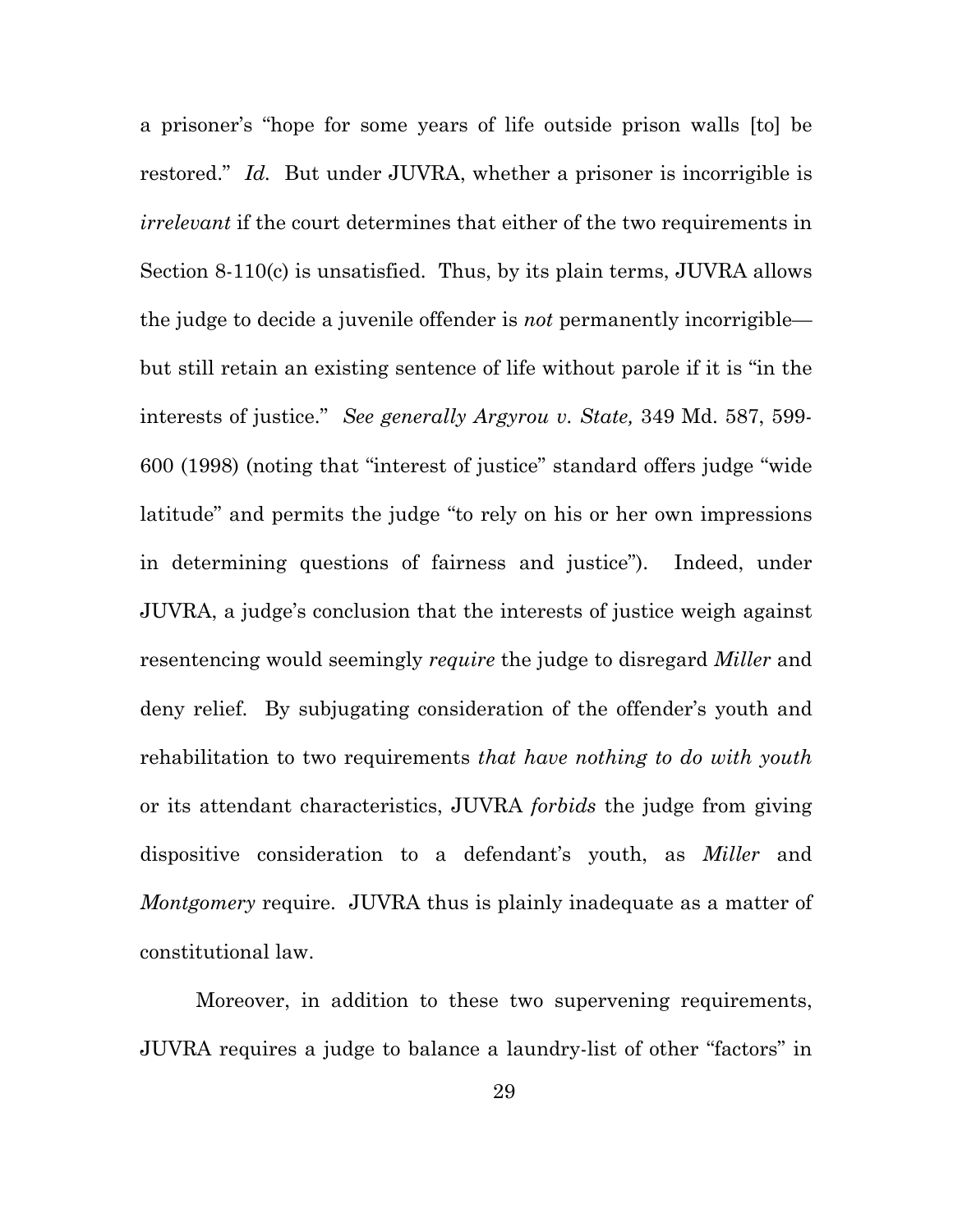Section 8-110(d) against a defendant's youth. Md. Code Ann., Crim. Proc. § 8-110(c)-(d). These "factors" include "the individual's age at the time of the offense," "whether the individual has demonstrated maturity, rehabilitation, and fitness to reenter society sufficient to justify a sentence reduction," and "the diminished culpability of a juvenile as compared to an adult, including an inability to fully appreciate risks and consequences." *Id.* at § 8-110(d). But they also include "any statement offered by a victim or a victim's representative," "the nature of the offense," and "any other factor the court deems relevant." *Id.* It thus appears that under JUVRA, a judge could find that a juvenile defendant had demonstrated complete rehabilitation, but nonetheless find based on a "statement offered by a victim or victim's representative," the "extent an adult was involved in the offense," or the "nature of the offense," that the "interests of justice" do not warrant a reduced sentence. *Id.* 

As a result, the constitutional requirements of *Miller* are lost in a sea of other—and sometimes opposing—factors, leaving the judge with no guidance in weighing the significance of an offender's youth at the time of his offense, or his subsequent rehabilitation and maturity. JUVRA thus does not offer juvenile offenders the constitutionally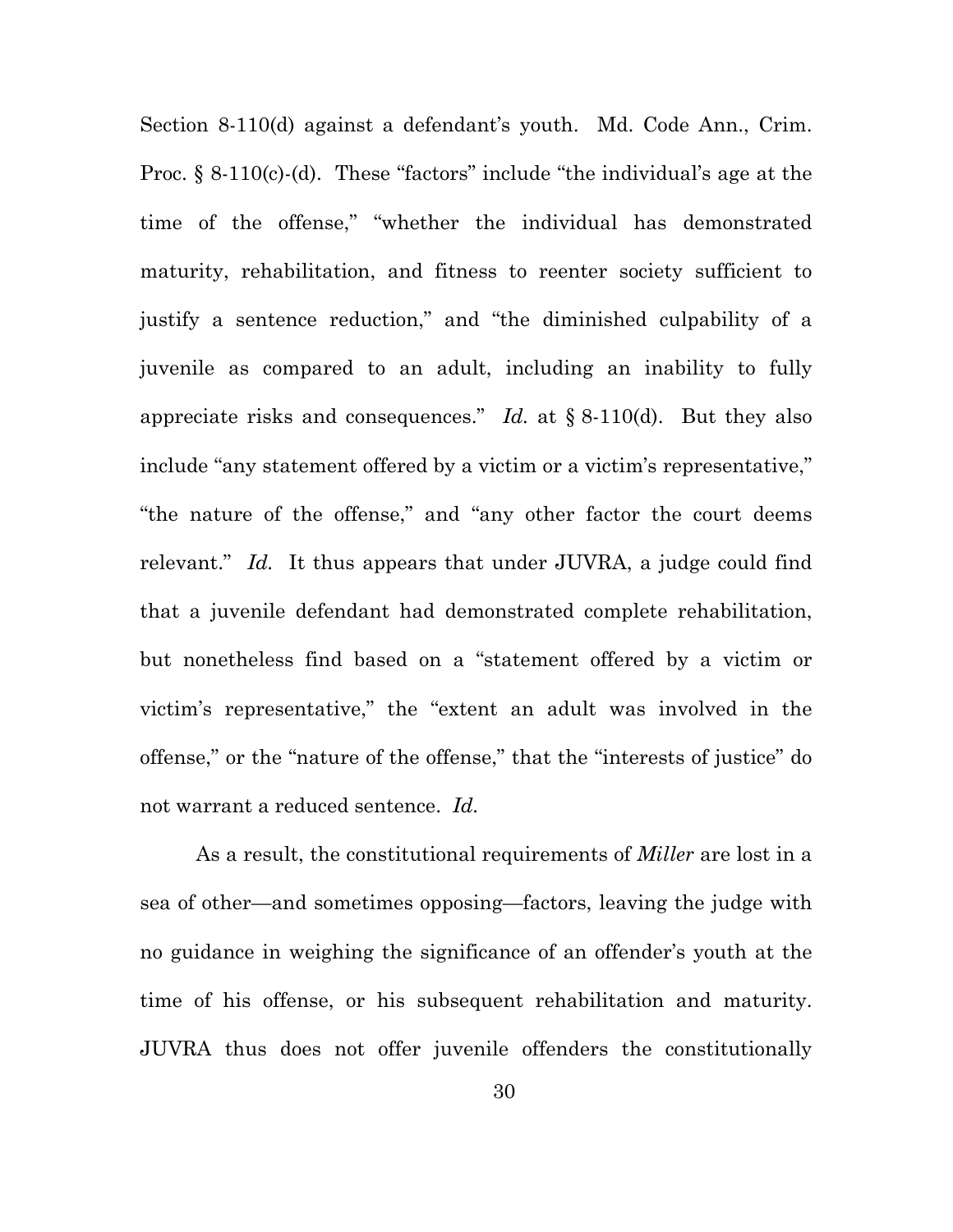required minimum of "some meaningful opportunity to obtain release based on demonstrated maturity and rehabilitation." *Graham*, 560 U.S. at 75; *see Carter*, 461 Md. at 340 (explaining that a "meaningful opportunity to obtain release based on demonstrated maturity or rehabilitation" is "not simply a 'matter of grace' for juveniles serving life sentences") (citation omitted).

JUVRA's shift in focus from youth and rehabilitation to other factors stands in sharp contrast to those statutory schemes that courts have found constitutionally adequate to remedy *Miller* violations. For instance, in determining that California's statutory scheme providing for release of juvenile offenders complied with *Miller*, the California Supreme Court considered it "crucial[]" that that statute required the decisionmaker "*not just to consider* but to '*give great weight to* the diminished culpability of juveniles as compared to adults, the hallmark features of youth, and any subsequent growth and increased maturity of the prisoner in accordance with relevant case law.'" *People v. Franklin*, 63 Cal. 4th 261, 277 (2016) (citation omitted) (emphasis added).

In short, JUVRA fails to remedy a *Miller* violation because it empowers a court to create *another Miller* violation by deciding a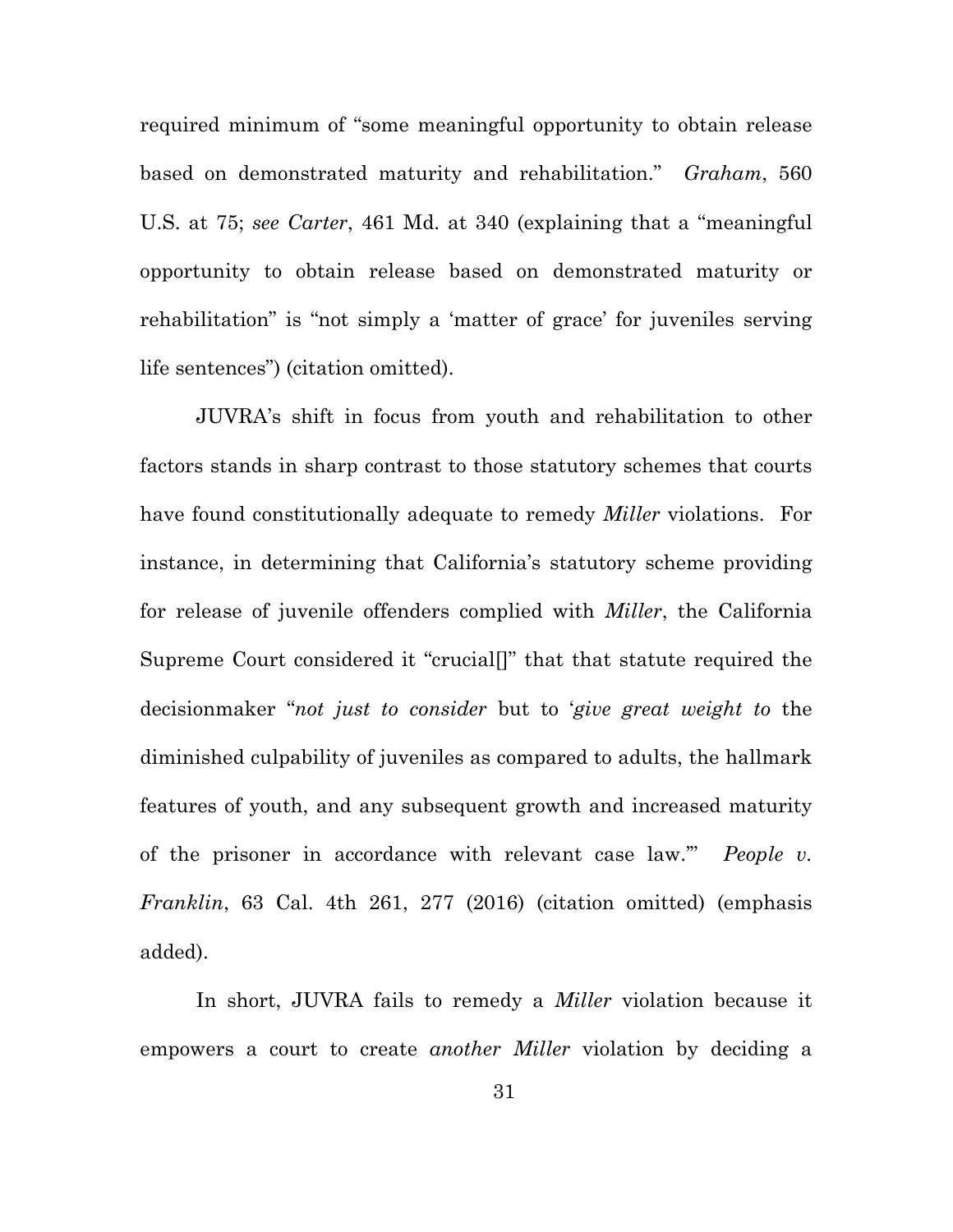juvenile offender is corrigible, but that the interests of justice nonetheless demand that he be denied an opportunity for parole or resentencing. JUVRA is thus a constitutionally inadequate substitute for the two traditional forms of relief approved by the Supreme Court and this Court.

#### **CONCLUSION**

Malvo's sentences violate the Eighth Amendment, and JUVRA does not cure that constitutional violation. He must be resentenced to remedy these violations.

Respectfully submitted,

David B. Smith\* **NATIONAL ASSOCIATION OF CRIMINAL DEFENSE LAWYERS**  1660 L Street, N.W. Washington, DC 20036 Tel: (202) 872-8600 Fax: (202) 872-8690

\**Pro hac vice* forthcoming

William Friedman AIS No. 1601040001 Samir Deger-Sen\* Tyce R. Walters\* James A. Tomberlin\* Jansen VanderMeulen\* **LATHAM & WATKINS LLP**  555 Eleventh Street N.W. Suite 1000 Washington, DC 20004 Tel: (202) 637-2200 Fax: (202) 637-2201 william.friedman@lw.com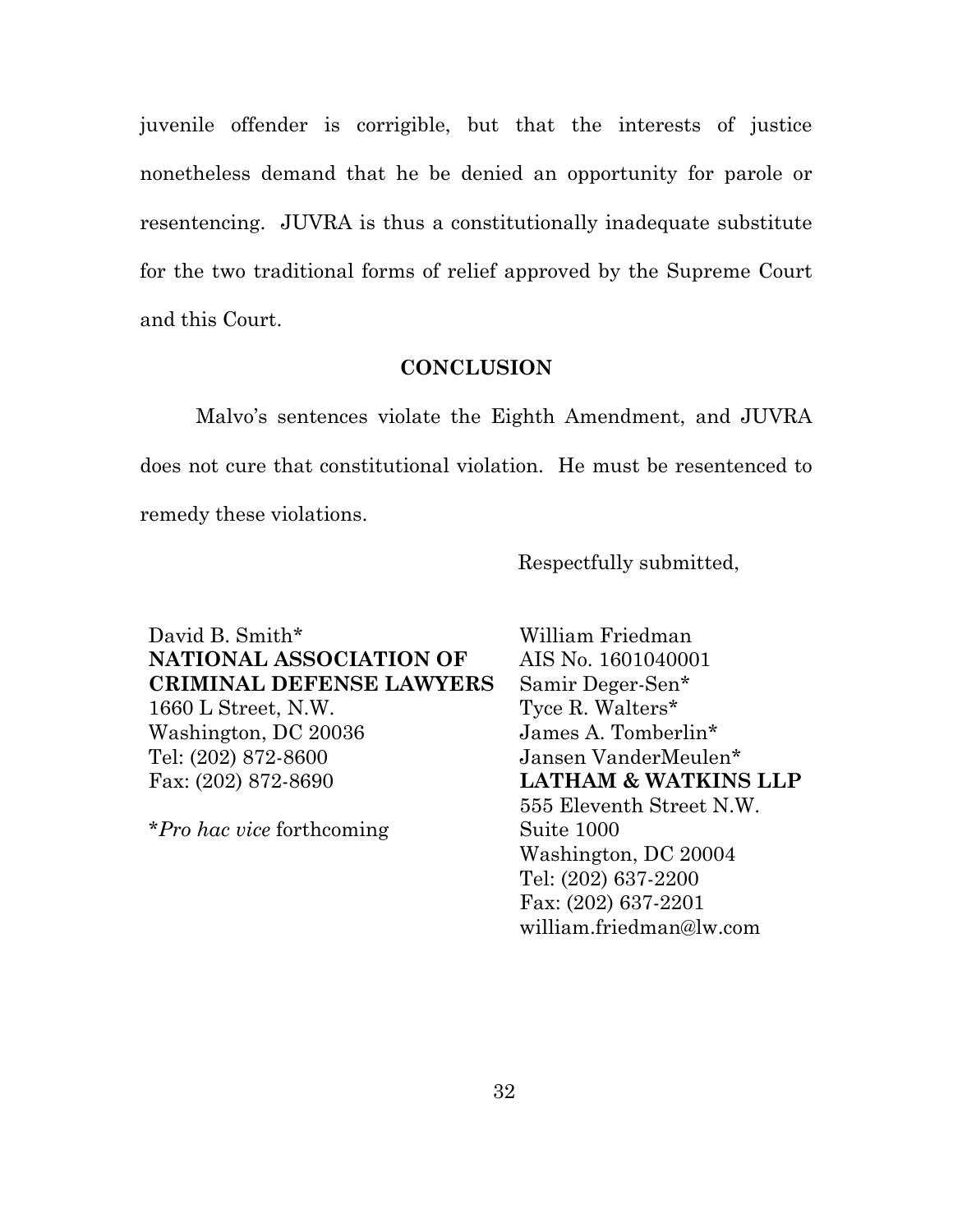#### **VERBATIM TEXT OF CITED STATUTES**

Maryland Code of Criminal Procedure § 8-110

(a) This section applies only to an individual who:

(1) was convicted as an adult for an offense committed when the individual was a minor;

(2) was sentenced for the offense before October 1, 2021; and

(3) has been imprisoned for at least 20 years for the offense.

(b)

(1) An individual described in subsection (a) of this section may file a motion with the court to reduce the duration of the sentence.

(2) A court shall conduct a hearing on a motion to reduce the duration of a sentence.

(3)

(i) The individual shall be present at the hearing, unless the individual waives the right to be present.

(ii) The requirement that the individual be present at the hearing is satisfied if the hearing is conducted by video conference.

(4)

(i) The individual may introduce evidence in support of the motion at the hearing.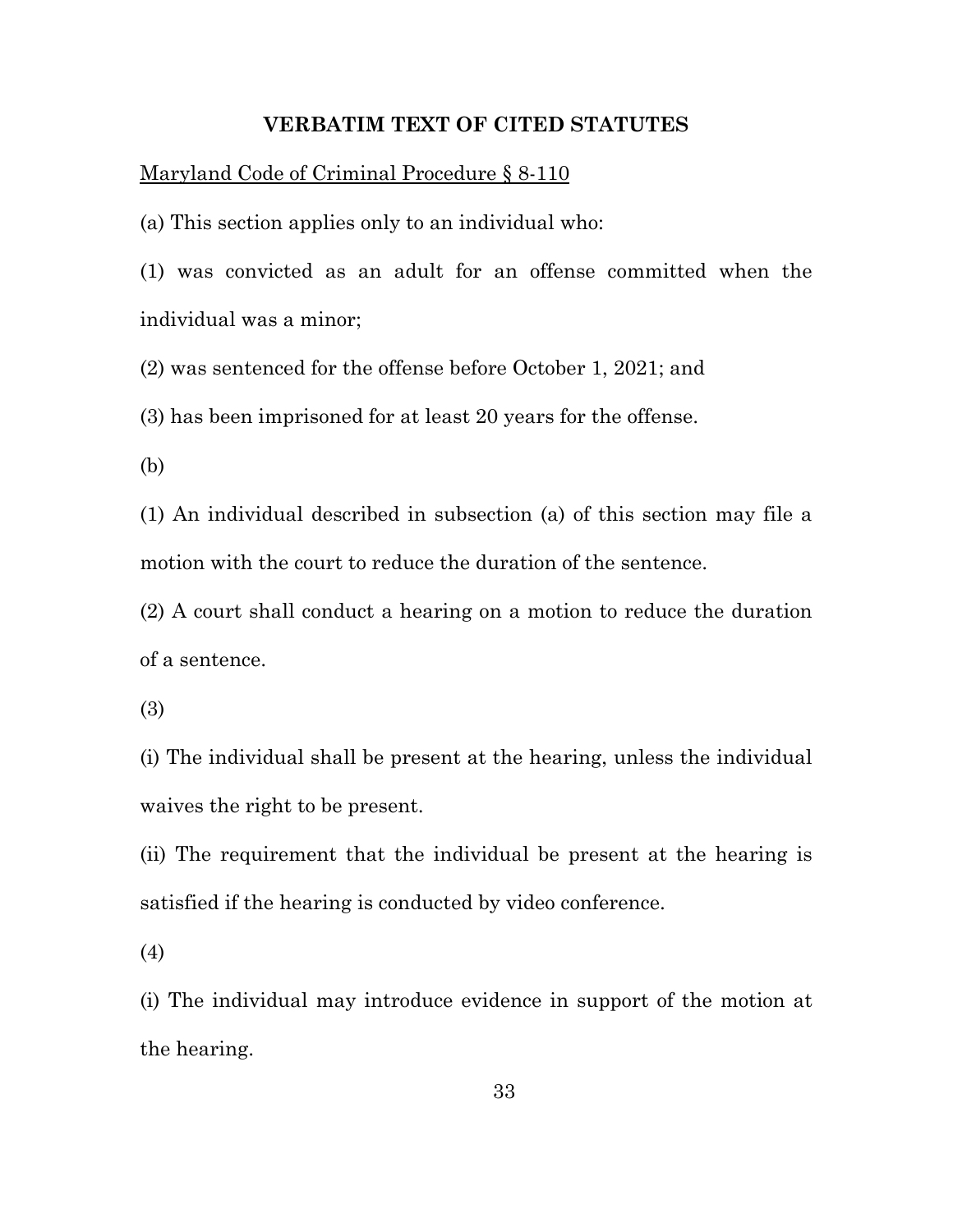(ii) The State may introduce evidence in support of or in opposition to the motion at the hearing.

(5) Notice of the hearing under this subsection shall be given to the victim or the victim's representative as provided in §§ 11-104 and 11- 503 of this article.

(c) Notwithstanding any other provision of law, after a hearing under subsection (b) of this section, the court may reduce the duration of a sentence imposed on an individual for an offense committed when the individual was a minor if the court determines that:

(1) the individual is not a danger to the public; and

(2) the interests of justice will be better served by a reduced sentence.

(d) A court shall consider the following factors when determining whether to reduce the duration of a sentence under this section:

(1) the individual's age at the time of the offense;

(2) the nature of the offense and the history and characteristics of the individual;

(3) whether the individual has substantially complied with the rules of the institution in which the individual has been confined;

(4) whether the individual has completed an educational, vocational, or other program;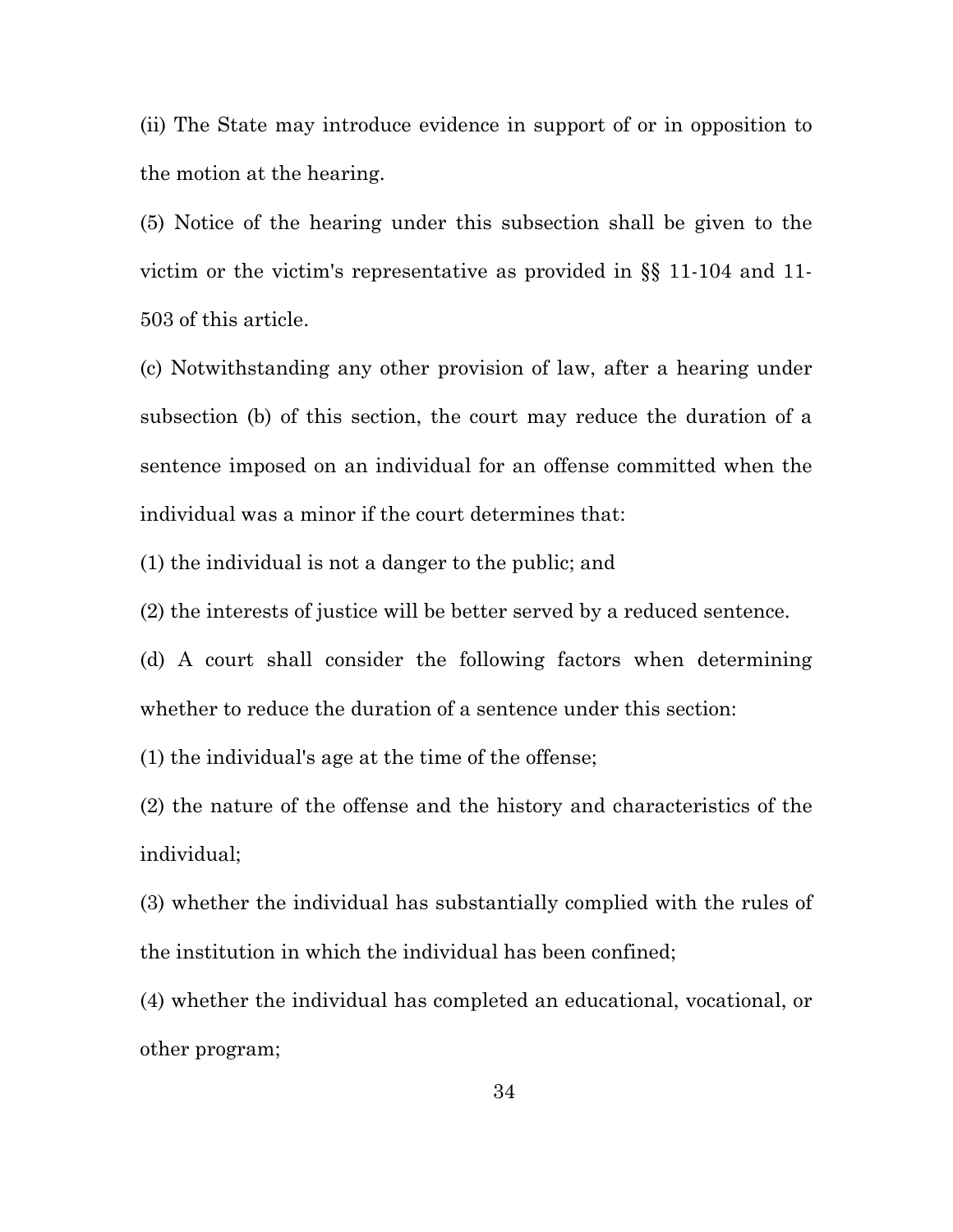(5) whether the individual has demonstrated maturity, rehabilitation, and fitness to reenter society sufficient to justify a sentence reduction;

(6) any statement offered by a victim or a victim's representative;

(7) any report of a physical, mental, or behavioral examination of the individual conducted by a health professional;

(8) the individual's family and community circumstances at the time of the offense, including any history of trauma, abuse, or involvement in the child welfare system;

(9) the extent of the individual's role in the offense and whether and to what extent an adult was involved in the offense;

(10) the diminished culpability of a juvenile as compared to an adult, including an inability to fully appreciate risks and consequences; and (11) any other factor the court deems relevant.

(e)

(1) The court shall issue its decision to grant or deny a motion to reduce the duration of a sentence in writing.

(2) The decision shall address the factors listed in subsection (d) of this section.

(f)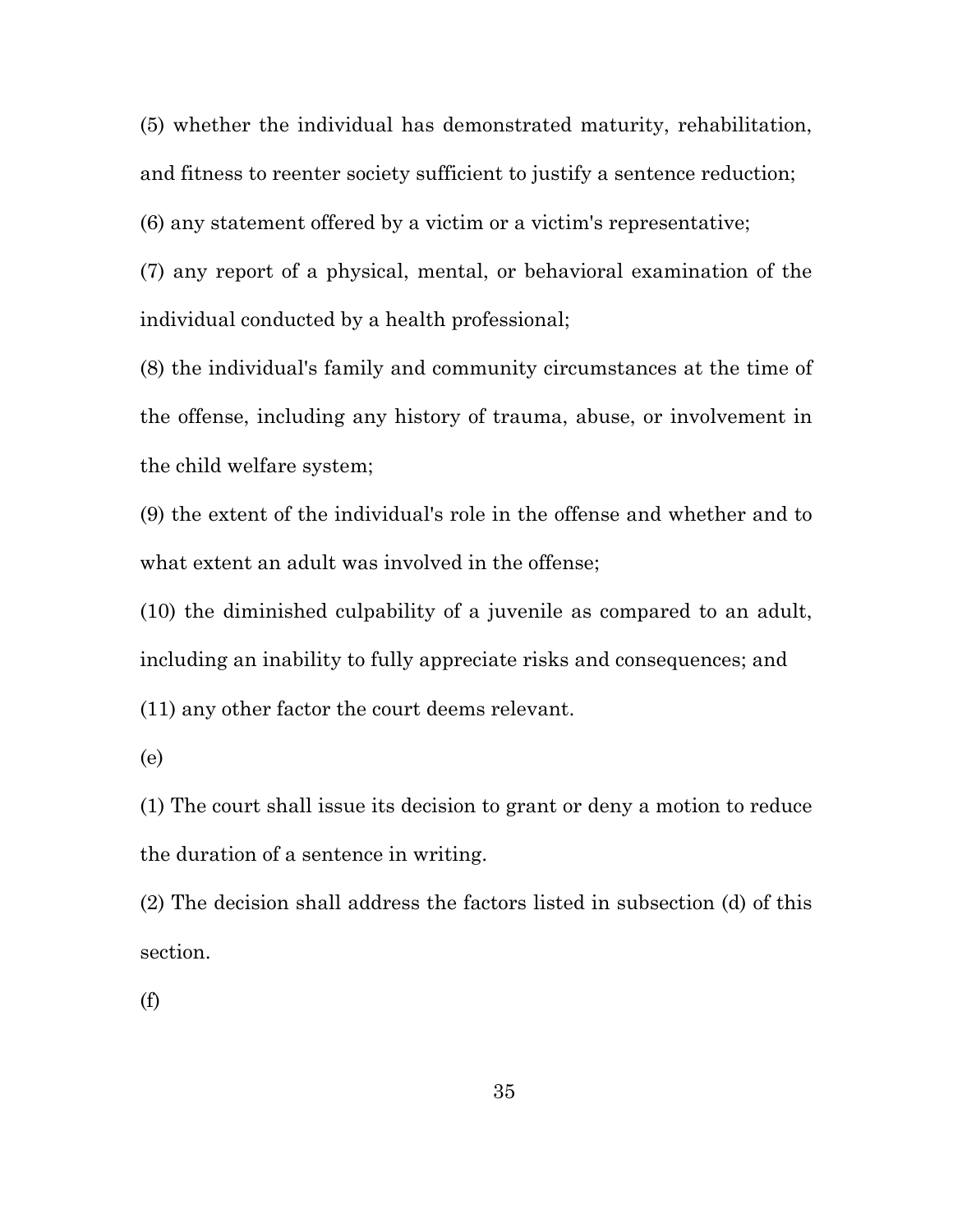(1) If the court denies or grants, in part, a motion to reduce the duration of a sentence under this section, the individual may not file a second motion to reduce the duration of that sentence for at least 3 years.

(2) If the court denies or grants, in part, a second motion to reduce the duration of a sentence, the individual may not file a third motion to reduce the duration of that sentence for at least 3 years.

(3) With regard to any specific sentence, an individual may not file a fourth motion to reduce the duration of the sentence.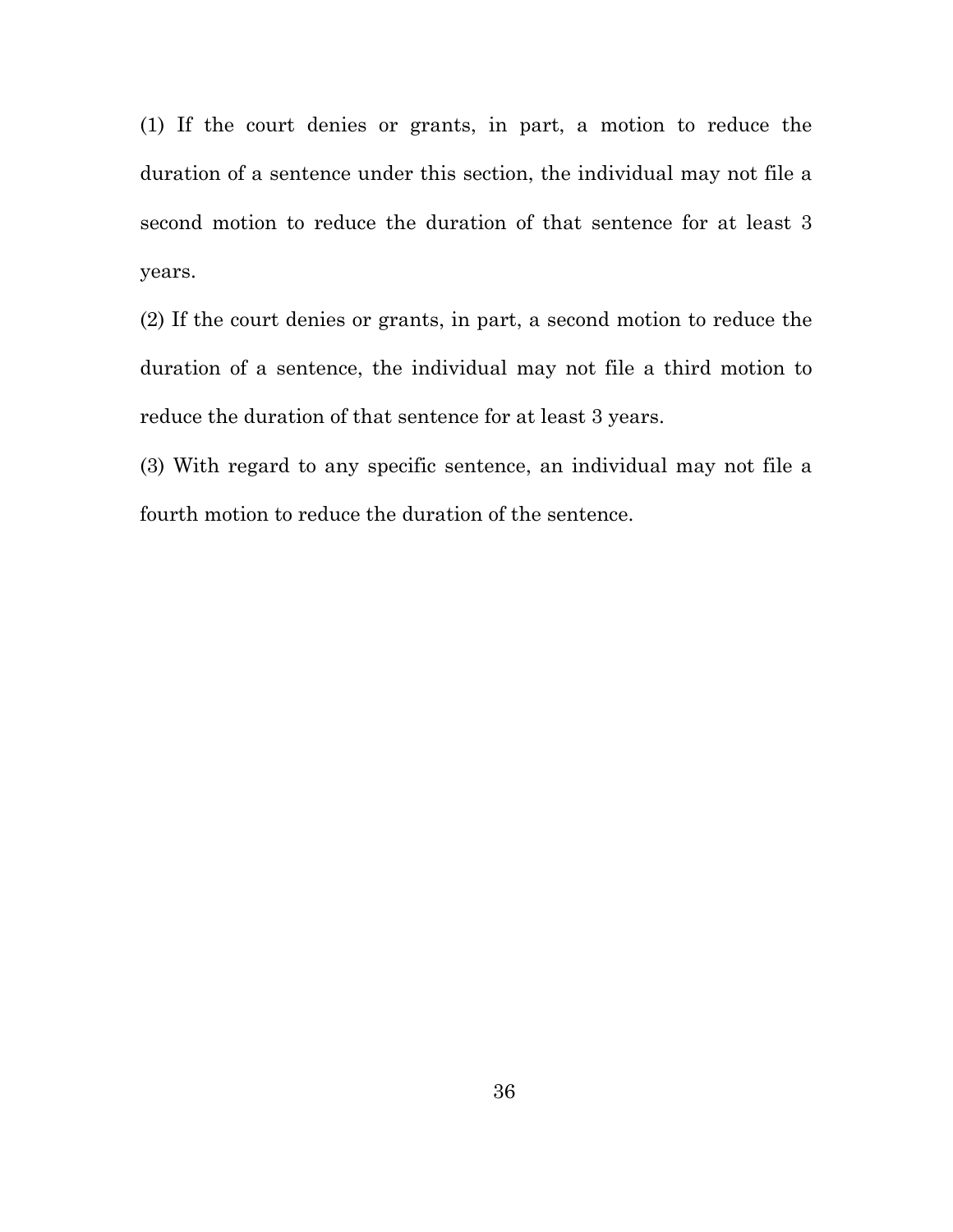# **CERTIFICATION OF WORD COUNT AND COMPLIANCE WITH RULE 8-112**

1. This brief contains 6,402 words, excluding the parts of the brief exempted from the word count by Rule 8-503.

2. This brief complies with the font, spacing, and type size requirements stated in Rule 8-112. The font used for this brief was Century Schoolbook in size 13.

> /s/ William Friedman William Friedman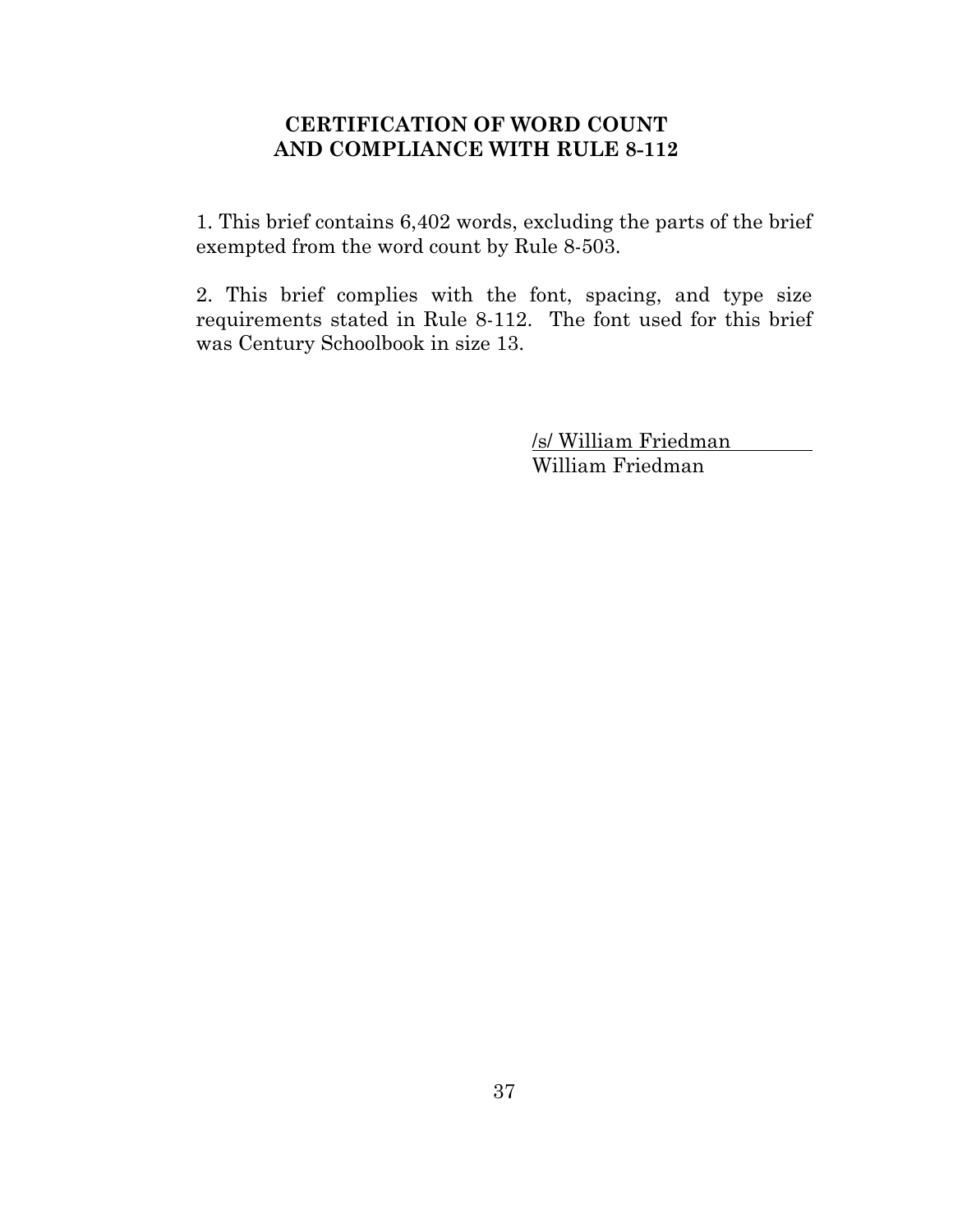# **CERTIFICATE OF ADMISSION TO PRACTICE**

The undersigned hereby certifies that although he does not maintain an office for the practice of law in Maryland, he was admitted to the Maryland Bar on January 4, 2016, is currently in good standing with the Maryland Court of Appeals, and is authorized to practice law in Maryland.

> /s/ William Friedman William Friedman